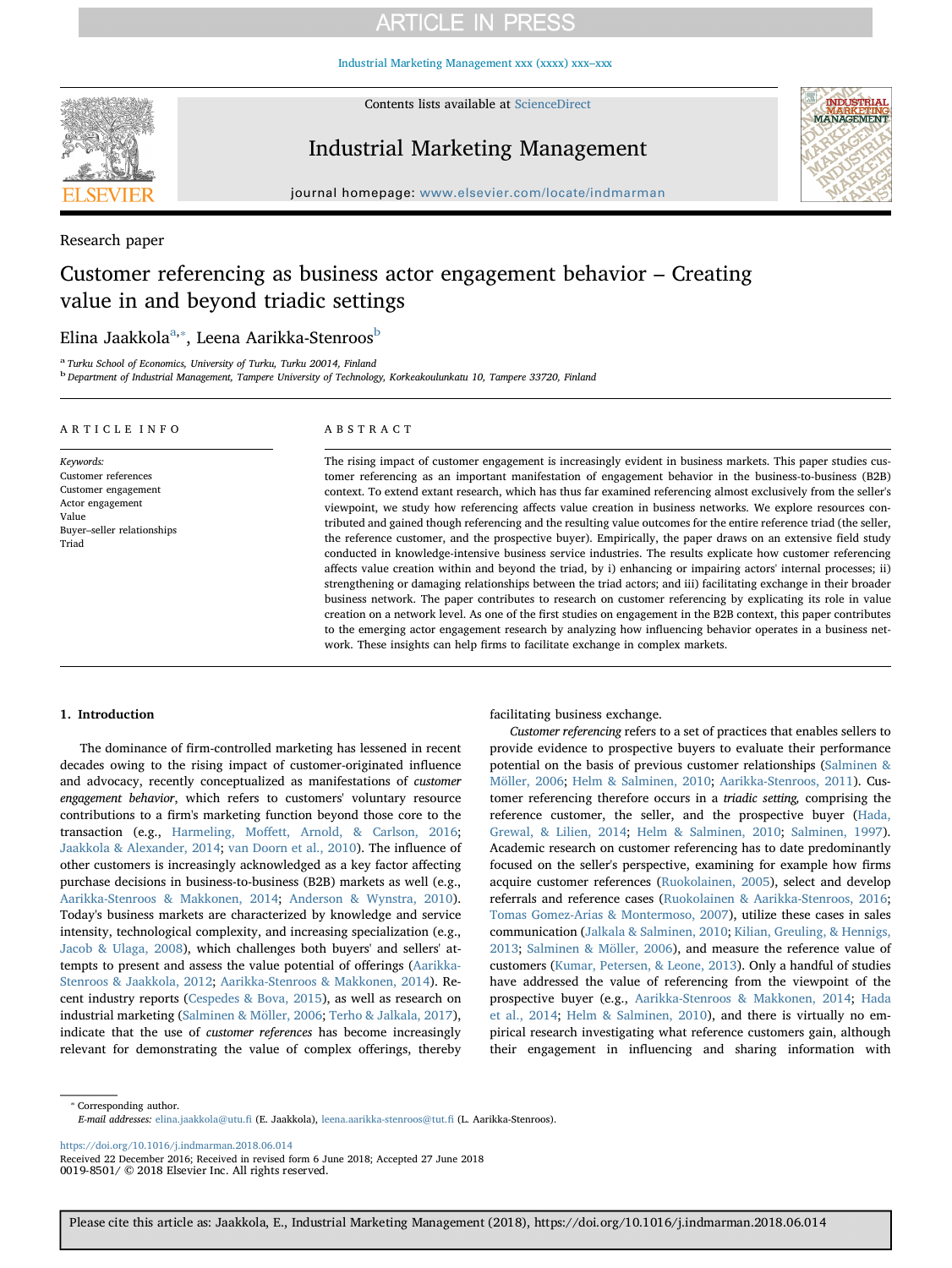prospective customers is key to this phenomenon [\(Harmeling et al.,](#page-14-0) [2016\)](#page-14-0). Extant B2B marketing literature therefore lacks insight into how customer referencing affects value creation for all actors involved in the reference triad.

We argue that this shortcoming can be addressed by analyzing customer referencing as a manifestation of customer engagement behavior in the B2B context. Engagement behaviors refer to the customer's extra-role resource contributions that can facilitate sellers' product development and marketing activities [\(Harmeling et al., 2016;](#page-14-0) [Jaakkola & Alexander,](#page-14-1) [2014\)](#page-14-1). Through these behaviors, engaged customers can influence the perceptions and/or activities of other actors [\(Alexander & Jaakkola,](#page-14-16) [2016\)](#page-14-16), thereby ultimately impacting value creation by the actors (cf. [Vargo & Lusch, 2008](#page-15-4)). For example, an engaged reference customer offers the seller promotional resources and evidence of their offering's value potential (e.g., [Ruokolainen & Aarikka-Stenroos, 2016](#page-14-12); [Terho &](#page-15-1) [Jalkala, 2017\)](#page-15-1), while the prospective buyer gains resources such as credible information that facilitates exchange between the parties ([Aarikka-Stenroos & Makkonen, 2014](#page-14-3); [Anderson & Wynstra, 2010\)](#page-14-4).

The purpose of this paper is thus to examine how customer referencing, as a manifestation of business actor engagement behavior, affects value creation in business networks. More specifically, we pose the following research questions: 1) What kind of resource gains and contributions does referencing entail in the reference triad? 2) What kinds of value outcomes accrue from these resources to the actors in the triad? These questions are answered by conducting an extensive exploratory study in knowledge-intensive business service (KIBS) industries.

The study contributes to extant customer referencing research (e.g., [Kumar et al., 2013](#page-14-15); [Terho & Jalkala, 2017](#page-15-1)) by explicating its role in value creation for the prospective buyer and the reference customer. Our findings demonstrate how providing and using customer references both gives and takes resources and can lead to positive and negative value outcomes on actor, relationship, and network levels. Studying customer referencing as a manifestation of engagement connects this phenomenon to a broader marketing conceptualization, enabling the study of its role in value creation on a network level. As one of the first empirical studies to examine business actor engagement, this study responds to recent calls to extend engagement research beyond consumer markets (e.g., [Brodie, Fehrer, Jaakkola, Hollebeek, & Conduit, 2016](#page-14-17); [Storbacka, Brodie, Böhmann, Maglio, & Nenonen, 2016](#page-15-5)) by examining engagement in multi-actor contexts [\(Alexander, Jaakkola, & Hollebeek,](#page-14-18) [2018;](#page-14-18) [Pansari & Kumar, 2016;](#page-14-19) [Vivek, Dalela, & Beatty, 2016](#page-15-6)). Our findings offer new knowledge on B2B-specific manifestations and value outcomes of engagement behavior and show how such behaviors can also detract from the value created. These findings have important academic and managerial ramifications by providing deeper understanding of the broader role of customers as well as the value implications of referencing; such insight can help firms facilitate exchange in complex markets.

## 2. Conceptual background

#### 2.1. Research phenomenon: customer referencing in B2B markets

B2B marketing research has acknowledged that firms in business markets commonly use selected references from client firms when trying to influence prospective customers [\(Jalkala & Salminen, 2010](#page-14-13); [Kumar et al., 2013\)](#page-14-15). According to [Salminen \(1997\),](#page-15-2) a reference is "the supplier's relationship to its existing/former customer that might be evaluated by the customer in terms of the supplier's product/service, management, and cooperation performance"; it thus includes information that may serve as a contributive resource for actors in the reference triad. Furthermore, [Ruokolainen \(2005, p. 10\)](#page-14-11) highlights other facets of reference information such as "those verified sales arguments, such as return of investment, user experience and implementation time that are assumed to match with suppliers' new potential customers' business cases."

#### E. Jaakkola, L. Aarikka-Stenroos *Industrial Marketing Management xxx (xxxx) xxx–xxx*

These insights indicate that reference information creates value by virtue of its signaling effect. According to signaling theory, particularly as applied in strategic management research, actors within organizations must often make choices armed with incomplete and asymmetrically distributed information and therefore seek out signals that provide information about unobservable attributes and likely outcomes ([Connelly, Certo, Ireland, & Reutzel, 2011](#page-14-20); [Spence, 1973](#page-15-7)). Customer references signal that a seller's offering is of high quality ([Godes, 2012](#page-14-21)), thereby reducing the cost of information search and facilitating decision making for the prospective buyer ([Kumar et al., 2013](#page-14-15); see also [Spence, 1973](#page-15-7)).

Thus, signaling theory suggests that references contain signals relevant to the buyer's decision making. Prospective buyers face information asymmetry because they cannot experience the benefits of the product or service until after adoption. Sellers therefore use references to provide information that is not otherwise available [\(Connelly](#page-14-20) [et al., 2011](#page-14-20)). Previous research indicates that using large firms as references is beneficial because it signals seller reputability and trustworthiness to the customer ([Kumar et al., 2013](#page-14-15)). Furthermore, the impact of a customer reference is increased if it signals compatibility between the supplier and the customer or if the prospective buyer identifies with the reference customer through, for instance, similarity in industry or culture ([Aarikka-Stenroos, 2011](#page-14-9); [Kumar et al., 2013](#page-14-15); [Ruokolainen & Aarikka-Stenroos, 2016](#page-14-12); Terho [& Jalkala, 2017](#page-15-1)). These findings indicate that reference information may convey a range of signals – not only reputability but also strategic or contextual fit – that affect value creation by actors in the reference triad.

Extant research discusses a range of practices through which reference information is delivered. Customer references are typically selected and communicated by the seller, and the reference customer allows the seller to use their name or case in the seller's lists, presentations, websites, and press releases (see, e.g., [Salminen & Möller,](#page-15-0) [2006;](#page-15-0) [Jalkala & Salminen, 2010;](#page-14-13) [Aarikka-Stenroos, 2011](#page-14-9)); these practices can be considered to require a low level of reference customer engagement. Reference customers, however, can also host reference visits and speak at industry events ([Jalkala & Salminen, 2009;](#page-14-22) [Kumar](#page-14-15) [et al., 2013](#page-14-15); [Terho & Jalkala, 2017\)](#page-15-1), implying a higher level of engagement and resource contributions.

Although customer referencing is typically considered to be supplier-driven, many studies acknowledge that reference customers also share their experiences voluntarily or spontaneously in the form of testimonials, referrals, and word-of-mouth ([Mason, 2008;](#page-14-23) [Salminen &](#page-15-0) [Möller, 2006](#page-15-0); [Yavas, Babakus, & Eroglu, 2004](#page-15-8)). Reference customers may also contribute via reputation building ([Helm & Salminen, 2010\)](#page-14-8) through activities whereby B2B parties receive information on past performance through their collegial network [\(Aarikka-Stenroos &](#page-14-3) [Makkonen, 2014](#page-14-3); [Nunlee, 2005\)](#page-14-24). These practices require active contributions and engagement from the reference customer. The information shared by actively engaged reference customers is thus not always controllable by the seller, and a clear line between referencing and referrals, recommendations, and word-of-mouth may be difficult to draw.

With regard to the value outcomes generated through customer referencing, the extant literature has focused primarily on those accrued to the seller. Referencing provides sales tools through which sellers can prove their ability to execute what they have promised ([Ruokolainen, 2005;](#page-14-11) [Kilian et al., 2013](#page-14-14); [Ruokolainen & Aarikka-](#page-14-12)[Stenroos, 2016\)](#page-14-12). Customer referencing enables sellers to signal service quality and the functionality of their technology to prospective buyers and to develop their image ([Hada et al., 2014;](#page-14-10) [Jalkala & Salminen,](#page-14-13) [2010;](#page-14-13) [Kilian et al., 2013\)](#page-14-14).

A handful of studies have considered prospective buyers. For example, [Hada et al. \(2014\)](#page-14-10) have shown that buyers rely on references especially when they have uncertainties about the supplier. [Aarikka-](#page-14-3)[Stenroos and Makkonen \(2014\)](#page-14-3) found that reference cases and word-ofmouth provide useful information for problem solving in industrial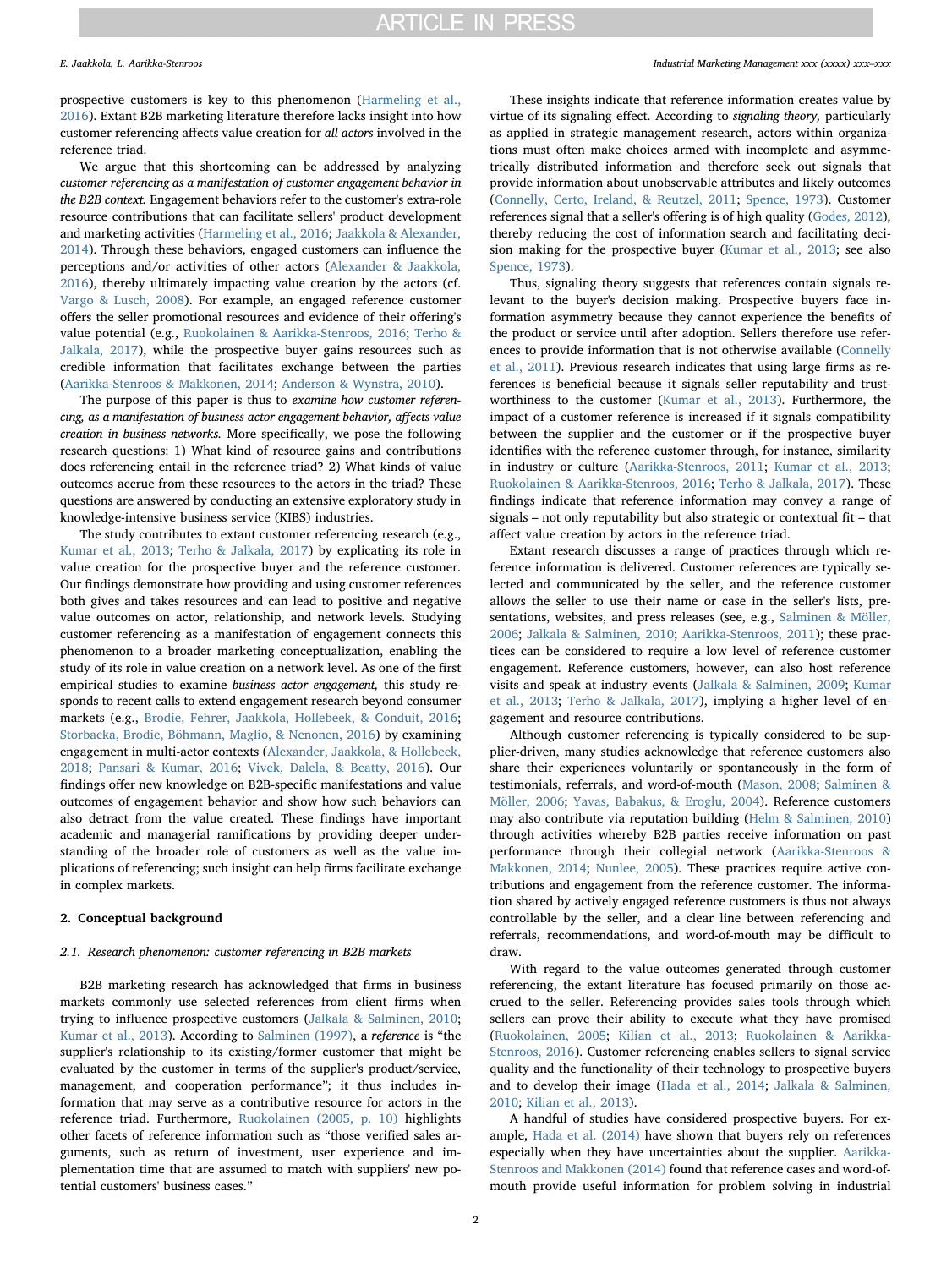buying. Thus far, insights on prospective buyers are, however, predominantly drawn from empirical research focusing on the seller and therefore reflecting sellers' predictions on value outcomes for customers: references are used to verify the supplier's past/present performance and to demonstrate the value-in-use that may be expected by the customer ([Kilian et al., 2013](#page-14-14); [Ruokolainen & Aarikka-Stenroos, 2016](#page-14-12); [Salminen & Möller, 2006\)](#page-15-0). Referencing research has remained largely silent on the value outcomes for the reference customer.

### 2.2. Engagement as a conceptual lens for studying how referencing impacts value creation

To examine how customer referencing affects value creation in a business network, we conceptualize referencing as a manifestation of customer engagement behavior. In previous literature, engagement has been characterized as an actor's relational bonding that extends beyond loyalty and satisfaction [\(Brodie, Hollebeek, Juri](#page-14-25)ć, & Ilić, 2011; [Pansari](#page-14-19) [& Kumar, 2016\)](#page-14-19), triggering interactive, extra-role behaviors [\(van Doorn](#page-14-2) [et al., 2010](#page-14-2)). In this paper, we define engagement behaviors as comprising interactive resource contributions, such as information, time, and effort, that go beyond what is fundamental to the core transaction ([Harmeling et al., 2016](#page-14-0); [Jaakkola & Alexander, 2014](#page-14-1)). An engaged actor may affect another actors' perceptions and activities in various ways, for example, by influencing behavior through contributing information in the form of referrals or word-of-mouth or by co-developing behavior, in which the customers offer resources or ideas for improving products and services ([Brodie, Ilic, Juric, & Hollebeek, 2013;](#page-14-26) [Jaakkola](#page-14-1) [& Alexander, 2014](#page-14-1); [Kumar et al., 2010](#page-14-27); [Sharma & Conduit, 2016\)](#page-15-9).

The engagement concept provides a lens for analyzing how customer referencing affects value creation in the triad of involved actors. We draw on a perspective that sees value creation as occurring through the integration of resources in interactions between actors ([Vargo &](#page-15-4) [Lusch, 2008](#page-15-4)). While in basic business transactions, sellers and buyers exchange a product or service for financial compensation, engagement induces broader resource contributions by customers that affect value processes and outcomes for themselves, the sellers, and/or other actors in the network [\(Jaakkola & Alexander, 2014\)](#page-14-1). As [Fig. 1](#page-3-0) indicates, the engaged reference customer offers the seller promotional resources (e.g., [Jalkala & Salminen, 2010;](#page-14-13) [Ruokolainen & Aarikka-Stenroos,](#page-14-12) [2016\)](#page-14-12) that may result in improved sales and enhanced image for the seller (e.g., [Terho & Jalkala, 2017\)](#page-15-1). The prospective buyer gains credible information that may result in improved decision making and risk reduction (e.g., [Aarikka-Stenroos & Makkonen, 2014](#page-14-3); [Anderson &](#page-14-4) [Wynstra, 2010\)](#page-14-4).

[Fig. 1](#page-3-0) outlines a tentative framework for studying how customer referencing affects value creation in the triadic network. Customer referencing functions as influencing behavior (cf. [Jaakkola & Alexander,](#page-14-1) [2014\)](#page-14-1) that triggers resource contributions and gains 1) between the reference customer (the engaged actor) and the seller (the object of engagement), 2) between the reference customer and the prospective buyer, and 3) between the seller and the prospective buyer, affecting the value processes of each party. We use this tentative framework to guide empirical research exploring i) the resources contributed and gained by actors in the reference triad and ii) value outcomes for the different actors in more detail.

### 3. Methods

#### 3.1. Research design and process

This study employs a qualitative research design ([Patton, 1989\)](#page-14-28) to explore how customer referencing, as a manifestation of business actor engagement behavior, affects value creation in business networks. We conducted an extensive field study with an abductive research strategy. We used the theoretical framework on customer engagement in triadic settings laid out in [Fig. 1](#page-3-0) as a starting point, and the conceptualizations and research frame were modified during the process, allowing the emergence of unanticipated empirical findings ([Dubois & Gadde, 2002](#page-14-29); [Reichertz, 2004\)](#page-14-30).

Knowledge-intensive business services were chosen as the context for the study because their features – such as information asymmetry, intangibility, and knowledge intensity – make buying and selling in this industry challenging ([Aarikka-Stenroos & Jaakkola, 2012](#page-14-6)). KIBS literature indirectly stresses the relevance of customer referencing, because new customers typically utilize the experiences of former customers as trustworthy information sources to reduce risk related to their choice of service provider (e.g. [Day & Barksdale, 2003](#page-14-31)). Thus, this context should include a high prevalence of customer referencing and therefore provide a rich base for investigating related resource contributions and value outcomes. Furthermore, KIBS firms tend to be small and medium-sized, and previous literature indicates that customer referencing is particularly important for these firms ([Day &](#page-14-31) [Barksdale, 2003\)](#page-14-31).

### 3.2. Data gathering

We gathered data in a two-phased field study in which we conducted 76 personal interviews with managers who had been involved in customer referencing in the context of KIBS, either as an engaged reference customer, seller, or prospective buyer ([Table 1\)](#page-3-1). The first round of data collection comprised 30 episodic narrative interviews (Dataset 1) ([Flick, 2002;](#page-14-32) [Paavilainen-Mäntymäki & Aarikka-Stenroos, 2013\)](#page-14-33) capturing the phenomenon of customer engagement actualized via customer referencing; these data were gathered by the authors. In episodic narrative interviewing, interviews comprise question-and-answer sections as well as freely produced narrative sections that provide rich, less-structured data for analysis [\(Flick, 2002\)](#page-14-32). The interviews covered themes including the role of customer referencing in the firm, different activities entailed by customer referencing, and the value outcomes originating from such activities. Each interview lasted approximately 1.5 h and was recorded and transcribed.

The second phase of data gathering consisted of structured interviews conducted by auxiliary research assistants (Dataset 2). In this phase, 46 face-to-face interviews were conducted using a thematic interview guide developed by the authors on the basis of the first study phase. The interview guide captured background information and themes related to engagement behaviors and referencing practices, resources contributed and gained, and positive and negative value outcomes. These interviews resulted in structured interview reports (see [Flick, 2002\)](#page-14-32) written in a predetermined, structured format.

For both datasets, interviewees were purposefully chosen to enhance the richness of the data: first, we sought maximum variation within KIBS industries to allow for versatility and to improve the generalizability of the findings. This meant recruiting interviewees from different businesses ranging from micro entrepreneurial enterprises to large international firms. Of the total of 76 interviews, 24 interviewees represented micro-sized (< 10 employees); 23 small (10–49 employees); 10 medium (50–249 employees), and 19 large ( $\geq$  250) com-panies.<sup>[1](#page-2-0)</sup> Only one informant per firm was recruited to preserve maximum variation. Second, we selected interviewees based on theoretical sampling, that is, on the basis of the expected level of insight they could bring to the developing theory [\(Flick, 2002\)](#page-14-32). The interviewees represented Northern European firms or branches of global corporations and ranged from CEOs and entrepreneurs to senior managers who were actively involved in buying, selling, or promoting business services and were therefore in key positions with regard to customer referencing (see [Appendix 1](#page-13-0)). The interviews revealed perspectives from every actor in the reference triad. Because many interviewees in both datasets

<span id="page-2-0"></span><sup>1</sup> Organization size division according to [http://ec.europa.eu/eurostat/statistics](http://ec.europa.eu/eurostat/statistics-explained/index.php/Glossary:Enterprise_size)explained/index.php/Glossary:Enterprise size.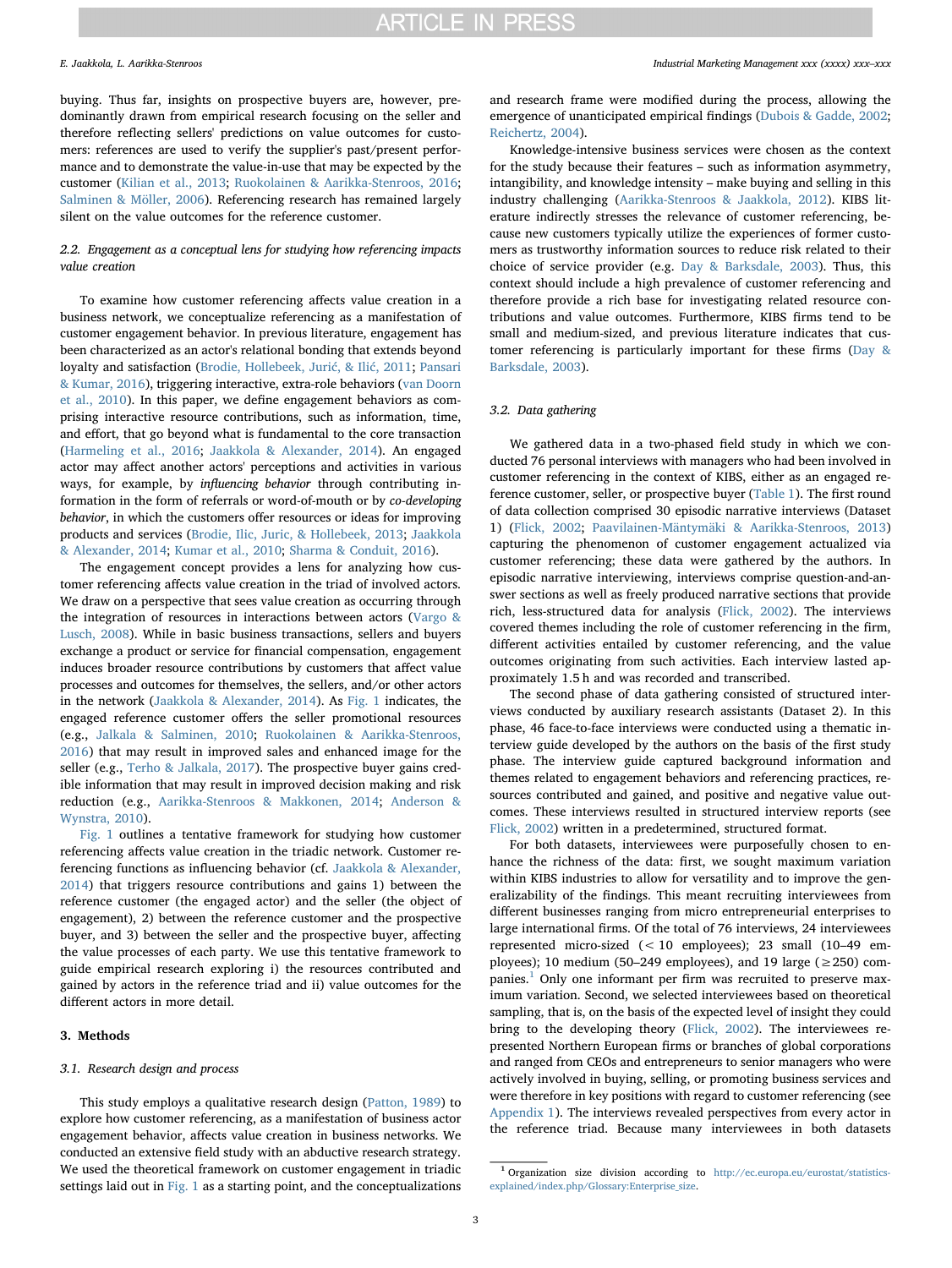<span id="page-3-0"></span>

Fig. 1. Tentative framework on how customer referencing as engagement behavior affects value creation in business networks.

#### <span id="page-3-1"></span>Table 1

Overview of empirical data for the study: data types, quantity, and utilization.

| Type of data                                                                                                | Ouantity                                                                                         | Utilization in analysis and reporting                                                                                                   |
|-------------------------------------------------------------------------------------------------------------|--------------------------------------------------------------------------------------------------|-----------------------------------------------------------------------------------------------------------------------------------------|
| Dataset 1: Face-to-face interviews conducted by the authors                                                 | 30 interviews in total: 274 pages of transcribed<br>interviews (2320 min of recorded interviews) | Constructing and developing the categories                                                                                              |
| Dataset 2: Interviews conducted and reported through structured<br>interview reports by research assistants | 46 interview reports in total: 293 pages of interview<br>reports                                 | Revision and validation of results from Dataset 1:                                                                                      |
|                                                                                                             |                                                                                                  | • Checking and completing the categorization and<br>gaining saturation<br>• Supportive analysis and examples from various<br>industries |

represented small and medium-sized KIBS firms and were involved in many business tasks, they had experience in multiple roles – as sellers, buyers, and reference customers. Each actor was asked to respond to the questions in relation to the roles with which they had considerable experience. [Table 1](#page-3-1) gives an overview of the two datasets and their utilization in the study, and [Appendix 1](#page-13-0) provides details on the interviewees' positions and industries.

#### 3.3. Data analysis

Our goal was to derive findings grounded in the data while also keeping within our theoretical framework ([Corbin & Strauss, 1990](#page-14-34)). Thus, our analysis proceeded via an iterative process typical of abductive research [\(Dubois & Gadde, 2002;](#page-14-29) [Reichertz, 2004](#page-14-30)) by which the theoretical and empirical insights are recursively combined to develop theory. This was done by revising and refining the emerging findings in an iterative fashion both inductively (through data-driven identification) and deductively (through theory-driven identification informed by the existing literature condensed in the theoretical framework outlined in [Fig. 1\)](#page-3-0).

The data analysis was conducted through a coding procedure consisting of three phases: First, two authors read the transcribed interviews line by line to identify any reference to resource contributions and gains (RQ1) and resulting value outcomes (RQ2) for actors in the reference triad. Computer-aided data analysis utilizing QSR NVivo was employed because of the large number of interviews and to enable detailed and structured analysis and the identification of theoretical categories [\(Bazeley, 2007](#page-14-35)). This phase resulted in an extensive list of recurring themes concerning resource contributions as well positive and negative value outcomes for the three types of actors.

The second step of the analysis was categorization, in which initial categories were grouped and developed into thematic categories, and analysis of relationships between identified resources and value outcomes. Each author first categorized the data independently; the categories were then compared and discussed. This procedure involved considerable revisions to the initial categories in terms of narrowing, relabelling, and integrating overlapping categories; this resulted in the identification of actor-specific resource categories and respective value outcomes ([Tables 2](#page-6-0)–4).

The third step focused on analyzing the domain where value creation occurred – the actor level, relationship level, or network level – using the upper-level categories developed in the previous phase. This analysis summarized the relations between reference triad actors and value outcomes ([Table 6](#page-10-0)) and was used to develop a conceptual framework of the role of referencing in value creation at different levels of a business network ([Fig. 2](#page-11-0)).

The reliability of our findings was enhanced by carefully describing the data collection procedure and establishing a clear chain of evidence from data to interpretations by providing a rich set of quotations from the data to illustrate and support each key finding (Healy [& Perry,](#page-14-36) [2000\)](#page-14-36). Furthermore, we used two independent coders whose analyses were compared and contrasted to improve the accuracy of resources and value outcomes identified and the consistency of categories developed. The use of a software program (NVivo) also improved the formation and development of categorizations, and thereby theory construction and development, as it enabled systematic sorting and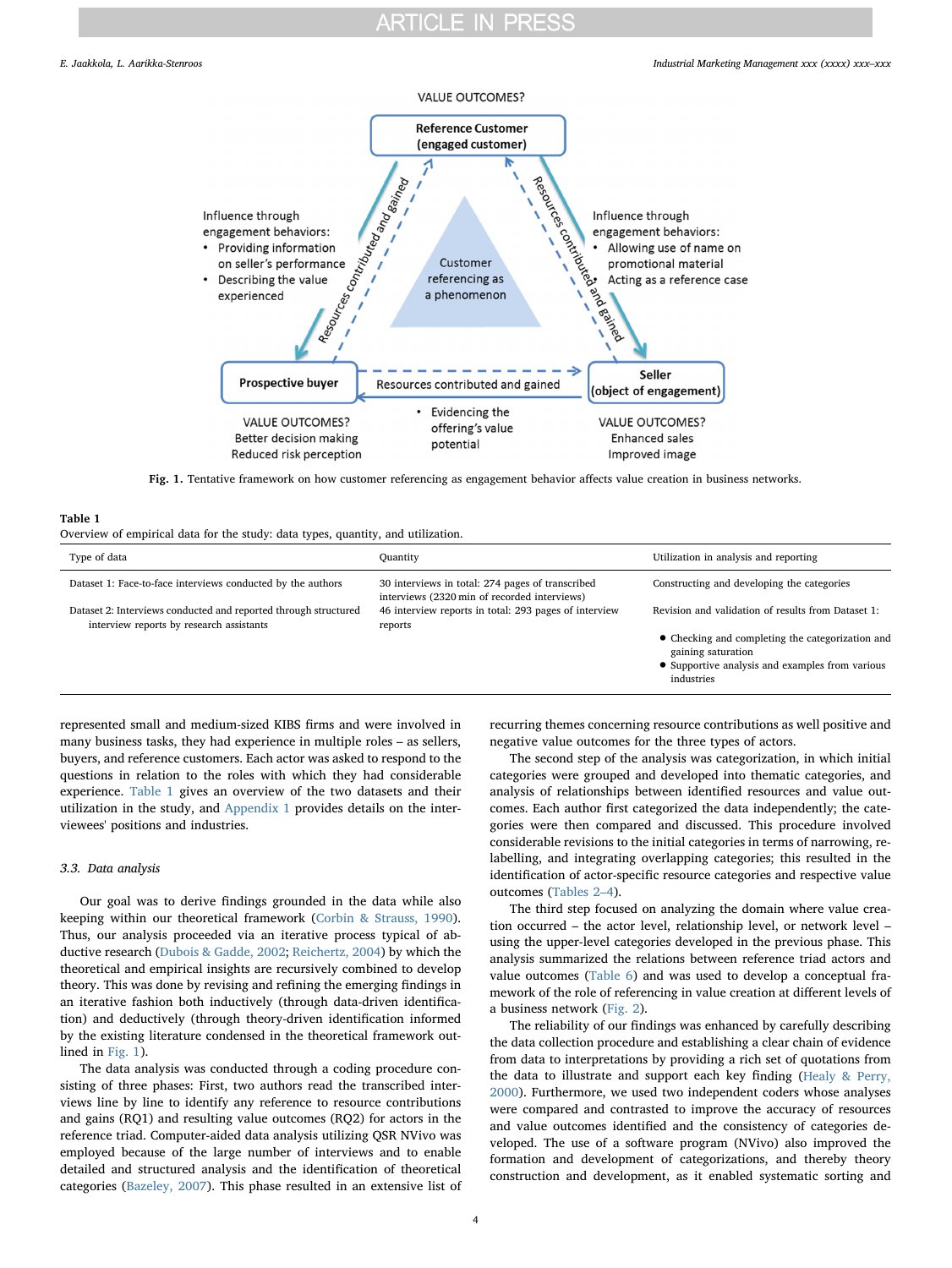searching to find common features and patterns in the data (see [Kelle,](#page-14-37) [2004\)](#page-14-37).

The validity of the findings was enhanced by ensuring that information was obtained from appropriate sources, that is, by carefully selecting interviewees who had extensive experience of customer referencing (cf. [Healy & Perry, 2000](#page-14-36)). We also used three forms of triangulation ([Flick, 2004](#page-14-38)). Researcher triangulation involved two researchers participating in the data coding and categorization; data triangulation was achieved as the study comprises two datasets collected by multiple researchers (the authors and assistants); and theory triangulation was achieved by applying multiple theoretical lenses in the analysis (customer referencing and engagement). In the analysis, the saturation point was achieved during the analysis of Dataset 2 as no new categories emerged, that is, the researchers found no new information pertaining to the topic of study [\(Creswell, 1998](#page-14-39)). Finally, external validity, that is, the transferability of the findings, was enhanced by using a broad set of interviewees from different industries and types of firms ([Appendix 1\)](#page-13-0) within a carefully defined study context and by using theory as well as previous studies to guide the analysis ([Fig. 1\)](#page-3-0) and to evaluate the findings [\(Table 6\)](#page-10-0) [\(Eisenhardt, 1989\)](#page-14-40).

### 4. Results

In this section, we report our findings according to the actor type (reference customer, seller, prospective buyer). Each section analyzes the resources gained and contributed (RQ1) and the resulting value outcomes (RQ2) in parallel.

### 4.1. Influence of referencing on value creation for the reference customer

The engaged reference customer is the key contributor of resources within the reference triad. Our findings indicate that key resources contributed by reference customers include information on the functionality of the seller's offering in their context and access to their social capital and channels. These resource contributions were found to generate a number of positive and negative value outcomes in relation to themselves, their relationships within the triad, and the broader network (see [Table 2\)](#page-6-0).

Reference customers indicated that providing information on their use experiences to prospective customers can strengthen but also damage their relationships in the triad. By sharing their user knowledge, engaged reference customers can help the seller to gain new business and help prospective buyers to avoid mistakes

I am happy to share my positive experiences as I also work on sales and know how valuable references are, so I want to also help others to sell better. (International Relations Manager, Consulting)

A good provider is no secret, and we are happy to let our own network know them. It is important to help others avoid unsatisfactory providers; it is unnecessary to repeat mistakes. (CEO, Logistics)

However, providing authentic information about a seller's performance involves the risk of harming the seller's business and thereby damaging the relationship. Acting as a reference customer necessitates some degree of impartiality and objectivity, and often the seller is not involved in the communication between the reference customer and the prospective buyer. This means that sometimes the reference customer expresses some negative insight regarding the seller or their offering. This was considered troublesome by the reference customers:

What I don't like to talk about is if a project fails completely. It may be also our own fault. It doesn't feel comfortable to share negative things, and it may even lead to juridical issues with the service provider. (Manager, Oil refining and marketing)

By sharing information, the reference customers could develop the

market in their preferred direction. Sharing information and business cases was considered a way of spreading good practices in the market and facilitating entrance by new providers with novel offerings. This was considered to benefit the whole community in the long run:

Sharing (reference) information can benefit the whole community. I gladly share my experiences as I believe that it helps others to do better, and it benefits the market and its development. One can pass on good practices to others. (CEO, Construction and engineering)

Entrepreneurs in a small city support each other, as it benefits us all if the area is successful. That brings new customers to this city and encourages new entrepreneurs. (Partner, Logistics)

At the same time, many interviewees noted that there was a danger that by acting as a reference case, a firm may reveal information that compromises its market advantage. Interviewees mentioned that information about good suppliers may be business critical, and acting as a reference hampers their competitive or knowledge advantage as an innovative lead user:

A risk in being involved in sharing (reference) information is that your own core competences are revealed, and you may lose your competitive edge. (CEO, Construction and engineering)

An exception [for acting as a reference customer] is such professional services that you want to keep a secret. For example, if you use a consultancy service that you don't want your competitors to use too, you don't talk about it. (Sales and Marketing Manager, Digital and printing services)

The second type of resource contributed by reference customers is their own social capital and channels. The reference customer is to some extent putting themselves on the line and using their own social capital to support the seller. However, they also perceived the social interaction through which referencing takes place as valuable and capable of increasing their own social capital. Sharing experiences with others was considered pleasant, rewarding, and useful and was perceived as creating a sense of community and reciprocity among the actors:

Interaction and reciprocity are important: when I help others, it is likely that I will receive help in the future. (CEO, Logistics)

Collaboration has always been important for me, and as an entrepreneur, my best sources of information are a few people that I know well working on similar issues. I spend time with them, and we often share information and experiences. I trust the experiences of these colleagues. It is pleasant to share with experts in the same field. (Entrepreneur, Real estate management)

However, reference customers also reported feeling a heavy responsibility in signaling the quality of the supplier and their offerings and thereby playing an advisory role in other firms' decision making as there was a risk that the supplier might fail. Furthermore, facilitating the supplier's access to other actors in their network sometimes caused a sense of jealousy. Reference customers feared that by helping the seller find new customers, their relationship may be harmed:

If I recommend good providers to others, there is a danger that they get more and better customers and are not that interested in serving us anymore. (CEO, ICT)

Even if we give recommendations within this industry, we are a bit jealous of our own contact persons. (CEO, HR Consulting)

Reference customers also reported resource gains, most notably information, better service, and promotion of their business. First, many interviewees mentioned that by giving reference information to others, they gained industry-related information in return. Acting as reference customers contributed to learning because they were able to reflect on their experiences and the value-in-use they gained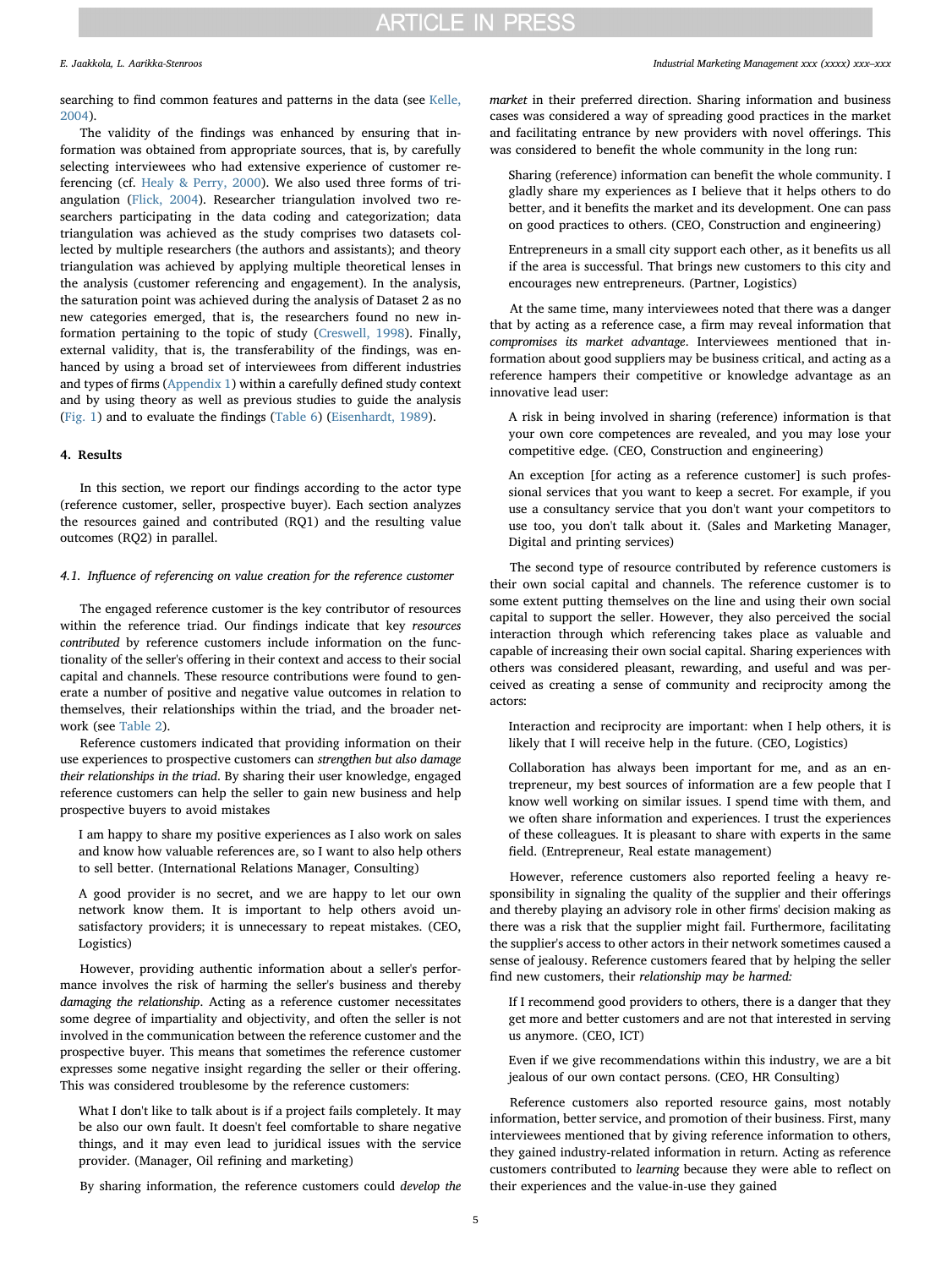E. Jaakkola, L. Aarikka-Stenroos *Industrial Marketing Management xxx (xxxx) xxx–xxx*

There is a rule of reciprocity in sharing of information: when you give it, you get it yourself. (Business Development Manager, Manufacturing)

Discussing your own experiences [on the offering] helps you to get new ideas, to clarify your own perceptions, and gives you a deeper understanding. (Sales and Marketing Manager, Digital and printing services)

Second, the interviewees noted that by acting as a reference case, the reference customer gains extra benefits from the seller, such as favors and flexibility. The resulting value outcomes are better service and a more important position with regard to the seller, which ultimately strengthens the relationship between the reference customer and the seller:

The benefit that we get from the seller is increased flexibility for different things. You are flexible to others, and they do the same for you. That is the biggest benefit. (Leading Engineer, Food manufacturing)

When the service provider benefits from my recommendation, our firm becomes a more important customer in the eyes of the service provider. They are more willing to serve us well, and our collaborative relationship becomes deeper. (CEO, Shopping mall)

Third, the reference customers discussed the publicity and promotion they receive through sellers. Firms acting as reference customers reported to have benefited from resulting improved reputation and visibility in their business network and industry:

I agree to become a reference customer when I am happy with the service, as this way our firm also gets more visibility. (Sales and Marketing Manager, Digital and printing services)

Finally, the interviewees also highlighted some potential reputation damage resulting from the seller's utilization of customer references. The reference customer puts their own reputation on the line when recommending a particular seller, and if the seller fails with the new customer, the reference customer is portrayed as untrustworthy:

The reference customer gives the recommendation a face, which makes it less likely that they exaggerate or give false information, because if the information is wrong, they will lose face. (Partner, IT)

There is a danger that other clients don't necessarily appreciate similar things as we do as a reference customer. The risk is also that the outcomes won't be realized the same way for them. (Partner, Marketing and strategic consulting)

[Table 2](#page-6-0) summarizes findings related to the resources reference customers contribute and gain through referencing as well as the reference customer's value outcomes originating from resource gains and contributions.

### 4.2. Value outcomes of customer referencing for the seller

Our data revealed several resources that sellers gain through customer referencing and their respective value outcomes. The primary resources gained relate to context-specific customer information about customer experiences and the offering, access to reference customers' tangibles and physical sites, and their social capital, name, and image (see [Table 3\)](#page-7-0).

Through reference case stories, sellers gained information about the reference customer's experiences with the seller's service and offerings in their own business context. This information facilitated internal marketing and development. Through reference customers, selling organizations gain an intimate understanding of how their product or service functions in the customer's domain. In addition, positive customer experiences were considered important feedback that motivated personnel:

We have received a lot of feedback from reference customers. [They say that] we have been more flexible than Firm X, or our price– quality ratio is better. The feedback has been good lately – that makes us feel good and motivates us a lot, as this is one of the smaller firms in this field in Finland. So, it shows that we have done well in competition [against the bigger firms]. (Marketing and Sales Manager, Engineering)

Importantly, a customer's authentic experiences also enable sellers to signal their competence, resulting in improvement in sales practices:

The customer wants to buy technical skills so that they can build a new production line or facility… it may be a totally new industry for them. We have reference cases in China and in Finland, and we can thereby convince them that we know this kind of business and we can plan the facilities for them. When we have done it and get a positive review from the customer, we can use it in the next case. We are selling people's skills here; the only way to do business is through references. (Sales and Marketing Manager, Engineering)

Many interviewees noted that through references, sellers can convince a buyer that they are a suitable partner for their particular need. A previous reference from the specified industry signals that the seller has relevant expertise and thereby facilitates sales argumentation and demonstration efforts, building credibility in the eyes of the buyer. Sometimes references are required to qualify in the tendering process, and they also made it easier to explain what the solution was comprised of, how it was delivered, and what value it could create:

Each firm and each industry has its special features, and references are the best tool to indicate them. For example, when we started a customer relationship with the Bank Union, an important issue in the background was our previous experience and a reference case in the field of bank advertising. (CEO, Advertising)

In the marine industry, customers always ask which other actors in ship building use our software. We have a special reference list for this industry where we have removed all other customers… It is also relevant to indicate what size of customers we have served and what kind of ships those firms build, if it is a ship yard or a design firm, and how many software licenses other customers typically have. (CEO, Software)

The interviewees noted that receiving and using this information also affects their relationship with the reference customer. On one hand, using a particular customer as a reference customer signaled trust and valuation to that customer. This was considered to strengthen the relationship between the seller and the reference customer, and often led to reciprocal use of the good business relationship as a reference case:

I can use the name of Firm X, and they can use my name in their marketing. Much of our collaboration relates to confidential stuff, so I double checked if it is okay to put their name on our website. They said, "Of course, that would be an honor for us." (Head Designer and CEO, Industrial design)

However, referencing may also damage the relationship between the seller and the reference customer. A potentially negative outcome of gaining and using business-specific data from the reference customer is the risk of leaking information that could potentially harm the reference customer. The sellers noted that they need to carefully consider what information to use, as problems may arise if the seller misunderstands how the customer wishes their name to be used in the seller's marketing efforts:

If the information (in the reference case) could somehow harm the customer, or is confidential in nature, it is not appropriate to share it. (CEO, Financial services)

We had a bit of conflict when we wrote about a customer and had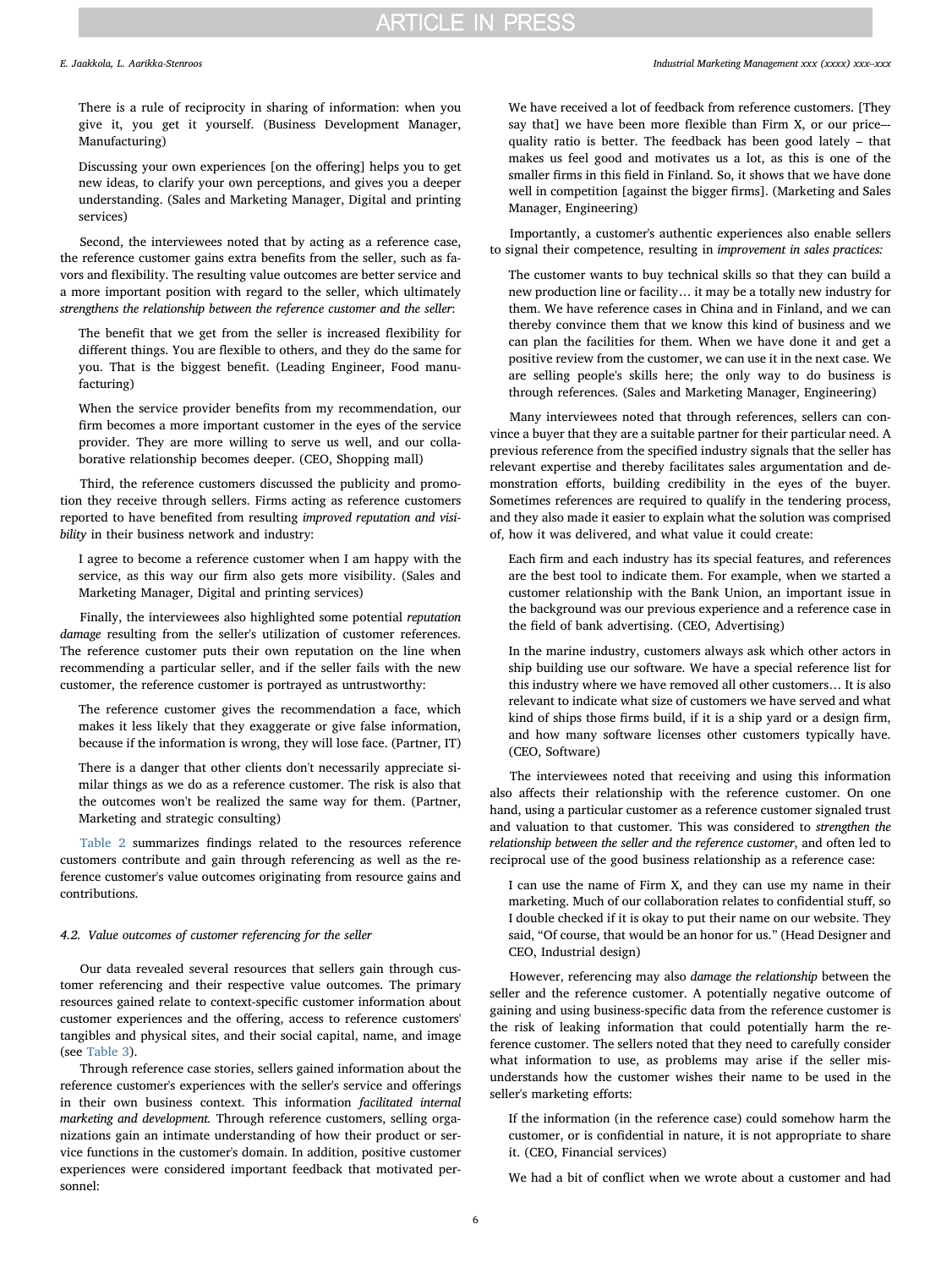#### E. Jaakkola, L. Aarikka-Stenroos *Industrial Marketing Management xxx (xxxx) xxx–xxx*

#### <span id="page-6-0"></span>Table 2

Influence of referencing on the reference customer's value creation.

| Resources contributed $(-)$ and gained $(+)$                                                    | Positive $(+)$ and negative $(-)$ value outcomes from the reference customer's<br>perspective                                                                                                                                                                                                                                                                                                                                                                                                                                                |
|-------------------------------------------------------------------------------------------------|----------------------------------------------------------------------------------------------------------------------------------------------------------------------------------------------------------------------------------------------------------------------------------------------------------------------------------------------------------------------------------------------------------------------------------------------------------------------------------------------------------------------------------------------|
| - Contributing real business information on the functionality of the offering in own<br>context | Strengthens/damages relationships in the triad:<br>+ Sharing knowledge to help others avoid mistakes<br>+ Helping the seller gain new business<br>- Risk of harming the seller or prospective buyer's business due to judgment given<br>Develops the market:<br>+ Spreading good practices in the field<br>+ Giving support to local business branch<br>Compromises market advantage:<br>- Losing knowledge advantage through exposure of confidential information<br>- Losing competitive advantage as other actors adopt similar solutions |
| - Contributing social capital and informal channels                                             | Strengthens/damages relationships in the market:<br>+ Sense of reciprocity and community<br>+ Interaction with prospective customers increases social capital<br>- Risk of harming the others' business in case the supplier fails<br>- Jealousy and fear of losing the star position with the supplier                                                                                                                                                                                                                                      |
| + Gaining industry-related information from other customers                                     | Facilitates learning:<br>+ Learning through reciprocal information exchange<br>+ Gaining new ideas through discussing their own experiences                                                                                                                                                                                                                                                                                                                                                                                                  |
| + Gaining reciprocal favors and flexibility from the seller                                     | Strengthens/damages relationships in the triad:<br>+ Getting better service from the seller<br>+ Becoming an important customer                                                                                                                                                                                                                                                                                                                                                                                                              |
| + Gaining promotion by the seller                                                               | Improves/damages reputation and status in the market:<br>+ Increased positive publicity and image<br>- Appearing untrustworthy                                                                                                                                                                                                                                                                                                                                                                                                               |

not remembered to ask for their specific permission. They reacted to that, saying that they didn't know what we would write. That was of course our mistake that we didn't check it, but usually they always want to get publicity… (CEO, Software)

Another important resource identified by the sellers was access to the realized past offering at the customer's site. Some of the highly engaged reference customers agreed to invite prospective customers to visit their facilities, where they could observe tangibles such as the realized outcome of past business relationships (e.g., a newly designed machine) and how the offering functioned in practice (e.g., a new type of welding robot). The reference customer may even provide businessspecific data on the impact on their business of using the seller's offering, measured, for example, in terms of improvements to production processes. These resources facilitated the seller's sales processes by helping them to concretize the value-in-use that their offering can deliver to the prospective buyer, providing evidence for their sales arguments. The message becomes even more convincing when the customer hears it directly from another customer:

When we showcase our references that explain how things were done with another customer, the client gets a better idea of it. Stories on other customers are fun, concrete, memorable, and different. (CEO, Industrial design)

Reference visits are often very important. We don't do them too often, but when we do, customers become very convinced when they see how our software plays a big role in someone's business. That's when our reference customer is the salesman. We let the customer speak to the prospective customer. (CEO, Software)

Another critical resource gained through referencing was access to the reference customer's name and image, as well as social capital. Many of the value outcomes discussed by the sellers related to gaining a better reputation and status in the markets, which affected the seller's relationships beyond the reference triad. References signal the general performance ability of the seller to the broader markets:

For us, maybe the most important reference is a well-known customer, their brand. It makes us look convincing if a big company with a lot of resources uses us (CEO, Translation services)

Through references people learn how well aligned reality is with what a firm promises on their website. This has a major effect on how the service firms' reputation develops among potential customers (CEO/Partner, Market research).

A positive reputation gained through references also facilitates sellers' customer acquisition processes and enables them to find new customers and indicate their position in the market:

Reputation built by reference customers really is the key to gaining new business. Customers [that have used some other supplier] have heard that we are really good, that it is easy and fast to work with us. Then they want to try us too. That's how it works; references and reputation matter. (CEO, Translation services)

Through (reference) Firm N, we have gotten new customers, for example an RFID technology company. Firm N is a key reference for us, as it is from the high-tech industry, it is a start-up and we did the design process from user interface to the end; it was a turnkey project. With that case, we can show that we can serve small companies and not only large-sized firms. (CEO, Industrial design)

The data also indicates the importance of reference customers' social capital. Reference customers sometimes shared their experiences voluntarily, outside the planned reference customer role, which fortified positive value outcomes:

A satisfied customer or unsatisfied customer will share their experiences with another, even in unofficial situations when they don't even mean to. (CEO, Construction and engineering)

For a knowledge-intensive service company, it is important that particularly people from your industry talk about you. Reference customers spreading positive word-of-mouth are like on-going advertising, only much more effective than paid advertising. (CEO, Financial services)

However, referencing may also damage the seller's reputation. The reference customer is an uncontrollable marketing resource that may also spread negative opinions in cases of failed service delivery or a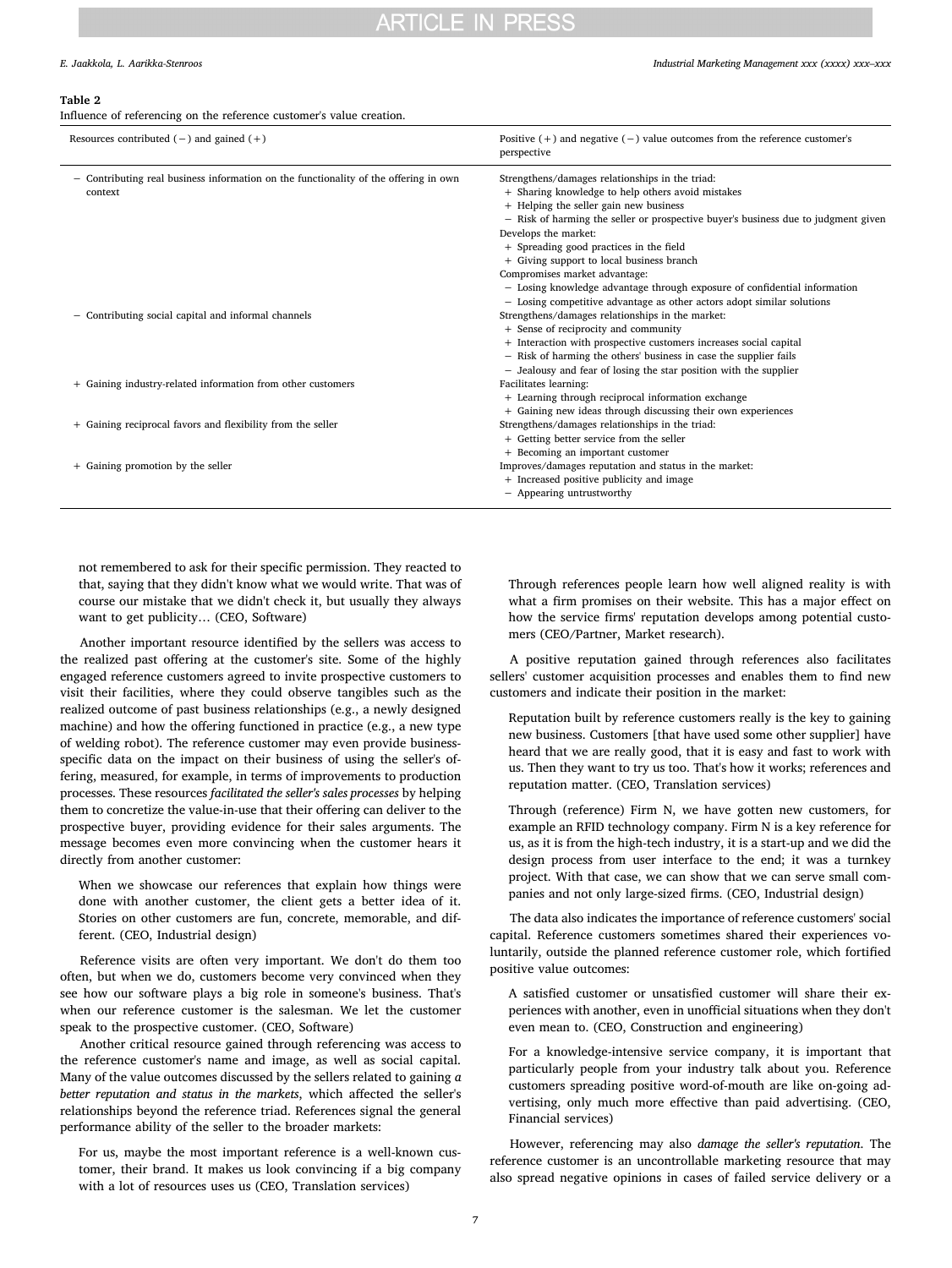#### E. Jaakkola, L. Aarikka-Stenroos *Industrial Marketing Management xxx (xxxx) xxx–xxx*

#### negative personal relationship:

The perception one has of a firm can very much depend on one particular person. If one person from the customer firm doesn't like that one person in the supplier firm, it can be that she/he tells the whole country about that, and a deal may be lost because the negative tone reflects on the whole firm. And this may happen even if the service as such is perfectly fine and of high quality. (CEO, Construction and engineering)

While sellers predominantly discussed resources gained through referencing, they noted that the collection and use of references in sales also requires time and effort. The seller needs to carefully plan which information to use so that no harm will be done to the reference customer. The seller also needs to handpick suitable reference cases for each particular customer, and maintaining a sufficient portfolio of references was considered to burden employees:

Right now, we don't have any list of references; we just use them as examples in (sales) presentations. We should have better reference cases… We haven't had enough resources to develop and keep up a sufficient set of cases. It is a huge effort. (CEO, Software)

[Table 3](#page-7-0) summarizes the findings related to the resources that sellers gain and contribute through referencing, as well as the seller's value outcomes originating from resource gains and contributions.

#### 4.3. Value outcomes of customer referencing for the prospective buyer

Our data indicated that the two key resources that prospective buyers gain are information derived from authentic experiences with the seller or their offering and specific business data demonstrating the offering's value creation potential ([Table 4](#page-8-0)).

First, the reference customer's experiences signal the qualifications, fit, and competence of the seller, resulting in improved buying practices. Reference cases were considered an important source of authentic information that was particularly useful when firms were similar in terms of their situation, interests, or business area. Gaining access to peers' past experiences contributed to the learning of the prospective buyer, as this information could be stored for later use, helping the buyer to gain insight into different types of services available with less effort:

Every firm doesn't need to do "trial and error" with different service providers, but they can benefit from others' experiences and save their costs. (CEO, Logistics)

References can be used in a passive way: Even if you aren't immediately going to purchase that service you remember that someone recommended it. (business development manager, manufacturing)

Information on the qualities of sellers gained from reference customers in similar contexts helps the buyer find a trustworthy and wellperforming seller that matches their needs, which saves time and other resources in the buying process:

For example, our new scheduling system was chosen exactly because we had heard that other similar and successful firms have had good experiences on it. It is important that it works for our industry and is suitable for a company of our size. (Partner, Healthcare services)

Others' experiences help save the time and costs of finding a service provider. (International Relations Manager, Consulting)

Gaining case-specific business data on the functionality of the offering facilitated the buyer's negotiations with the seller. Through customer references, prospective buyers could better grasp the potential value-inuse of the offering for them. The reference customer could also give the prospective buyer a realistic understanding of the business practices in the field such as price level and contracting, which reduces insecurities and makes it easier for the seller and prospective buyer to make a deal. These resources also facilitated the buyer's relationship initiations in the market, beyond the focal reference triad. The information received functioned as a signal of what is appropriate in the field, thereby facilitating negotiations:

You can ask the reference customer about the price level of the service provider and how they determine the prices, unless you just want to take the seller's word for it when you negotiate with them. (Manager, Forest industry)

We can benchmark other customers' experiences when preparing for the contract, and we also find a "package" that is suitable for us faster. It is easier to negotiate when you get some background information about how they usually act. (CEO, Financial services)

#### <span id="page-7-0"></span>Table 3

Influence of referencing on the seller's value creation.

| Resources gained $(+)$ and contributed $(-)$                                          | Positive $(+)$ and negative $(-)$ value outcomes from the seller's perspective                                                                                                                                                                                                                                                                                                                                                                                                                                                                                                                                                |
|---------------------------------------------------------------------------------------|-------------------------------------------------------------------------------------------------------------------------------------------------------------------------------------------------------------------------------------------------------------------------------------------------------------------------------------------------------------------------------------------------------------------------------------------------------------------------------------------------------------------------------------------------------------------------------------------------------------------------------|
| + Information about the RC's experiences of the offering in an authentic context      | Facilitates internal marketing and development:<br>+ Better understanding of the functionality of the offering<br>+ Better understanding of needed improvements<br>+ Motivating personnel through positive customer feedback Improves sales practices:<br>+ Demonstrating fit with the customer's business/industry<br>+ Increased ability to raise interest and build credibility in the eyes of the potential<br>customer<br>+ Qualifying for the tendering process<br>Strengthens/damages relationships with the RC:<br>+ Signaling appreciation towards the RC<br>- Risk of leaking confidential information about the RC |
| + Access to the RC's tangibles and physical sites                                     | Facilitates sales processes:<br>+ Showing concrete evidence of the offering's functionality<br>+ Evidence for sales arguments                                                                                                                                                                                                                                                                                                                                                                                                                                                                                                 |
| + Promotional resources through access to the RC's social capital, name, and<br>image | Improves/damages reputation and status in the market:<br>+ Improved competitive position<br>+ Legitimized market position<br>+ Clearly communicated positioning<br>+ Improved reputation and image<br>+ Finding new customers/markets<br>- Risk of the RC sharing negative experiences                                                                                                                                                                                                                                                                                                                                        |
| - Cost and effort to collect and use references                                       | Burdens marketing/sales people:<br>- Effort to build reference portfolio<br>- Time spent on selecting and customizing references according to buyer needs<br>- Acquiring a first reference customer can be costly                                                                                                                                                                                                                                                                                                                                                                                                             |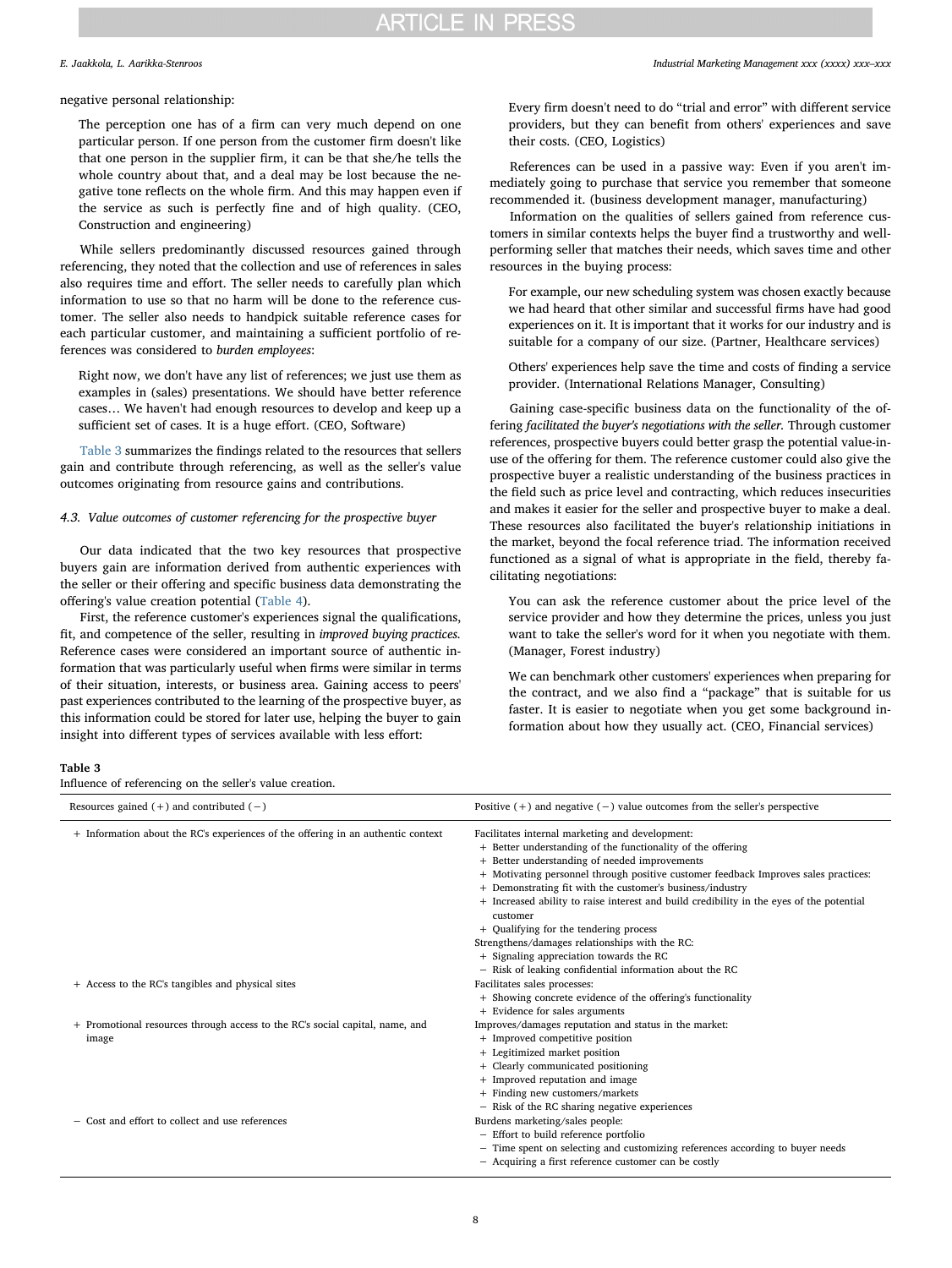#### <span id="page-8-0"></span>Table 4

Influence of referencing on the prospective buyer's value creation.

| Resources gained $(+)$ and contributed<br>$(-)$                                                                                                                                             | Positive $(+)$ and negative $(-)$ value<br>outcomes for the prospective buyer                                                                                                                                                                                                         |
|---------------------------------------------------------------------------------------------------------------------------------------------------------------------------------------------|---------------------------------------------------------------------------------------------------------------------------------------------------------------------------------------------------------------------------------------------------------------------------------------|
| $+$ Authentic information on the RC's<br>experiences with the seller                                                                                                                        | Improves buying practices<br>+ Learning from the RC's experience<br>+ Saving time and costs on supplier<br>selection<br>+ Facilitating identification and seller/<br>offering that matches with needs                                                                                 |
| + Case-specific business data on the<br>functionality of the offering in an<br>authentic context<br>- Effort and resources to critically<br>evaluate and interpret reference<br>information | Facilitates business negotiations<br>+ Better understanding of the seller's<br>offering and its value-in-use potential<br>in similar situations<br>+ Better understanding of common<br>business practices and price level in<br>the market                                            |
|                                                                                                                                                                                             | Reduces perceived risk<br>+ Others have tested the service<br>+ Evidence that the service works<br>Better/biased decision making<br>+ Faster decision making<br>- Lazy decision making; blindly<br>following others' opinions<br>- Relying on overly positive or false<br>information |

Another value outcome of case-specific business data discussed by the interviewees was risk reduction. The reference customer was considered a guinea pig that had already tested the service and proven that it works. This also meant that it was easier to choose suppliers that might not be the most obvious choice (such as market leaders) but would likely be the most compatible. Some interviewees relied on references, especially when purchasing high-risk, business-critical services:

On the basis of what you hear from previous customers, you can evaluate if the service offered is worth its price and if the firm's personnel is competent. You learn if they can be trusted and do what they promise. (Marketing Manager, Retailing)

Especially with regard to IT systems, we consider it very important that other users' experiences show that maintenance works as it should and comes on time, so that these issues would not cause any interruption to our business. (Manager, Forest industry)

When there is a reference available, you know that you aren't the first one to test the service. You can see the outcomes of it and get information about how the collaboration worked out. (CEO/Partner, Market research)

The interviewees noted that the information gained through reference cases sped up decision making. The reference customer functions as a decision heuristic, a shortcut for making a good decision quickly:

You get immediately on the right track, without wasting time. You can also rule out bad alternatives easily (Partner, Auditing)

The earlier you can get information [from reference cases], the better it guides your purchasing process and directs it to the right direction and scale. (Manager, Construction and engineering)

At the same time, the interviewees noted that referencing may also lead to biased decision making in which some viable alternatives may be overlooked or the decision may be based on limited or even misinformation. The interviewees explained that blindly following the reference customer's example may lead to negative end results as the same service may not necessarily fit the prospective buyer's situation or need:

#### E. Jaakkola, L. Aarikka-Stenroos *Industrial Marketing Management xxx (xxxx) xxx–xxx*

The risk is that one becomes lazy and too easily relies on what others say, without considering different options enough. The outcome may be that you don't get the service provider offering the best quality or price. (Partner, Auditing)

Of course, there is the risk that you get too blind and don't critically evaluate the information you get [from the reference customer]. (CEO, Sports company)

To avoid biased decision making, effort and resources were needed to critically evaluate and interpret the information provided by the reference customer:

When references come from outside our industry, it is very important to evaluate them carefully and discuss within our own firm how well this would work for us. (CEO/Partner, HR consulting)

[Table 4](#page-8-0) summarizes the findings related to the resources prospective buyers gain and contribute through referencing, as well as prospective buyer's value outcomes originating from resource gains and contributions.

#### 5. Discussion

To unravel how customer referencing affects value creation in business networks, we first discuss our findings on referencing as business actor engagement behavior and subsequently develop a conceptual framework for its role in value creation in business networks.

#### 5.1. Referencing as a manifestation of business actor engagement behavior

Previous engagement research has acknowledged that through influencing behavior, customers contribute resources beyond what is fundamental to the core transaction through which they can affect other customer's knowledge and perceptions about the firm and its offering (e.g., [Jaakkola & Alexander, 2014\)](#page-14-1). This study elaborated on one particular form of influencing behavior – customer referencing – that is specific to and relevant for the B2B context. By empirically examining the resources contributed by reference customers, we can provide a more nuanced view of how this type of engagement behavior operates in B2B markets.

Our findings specify the key resources through which reference customers can affect other actors' perceptions and knowledge. First, reference customers contribute promotional resources and social capital by allowing the seller to use their name as an example of a previous, satisfied customer or by actively recommending the seller within their collegial networks. For other actors in the network, this signals the reputability and trustworthiness of the seller (cf. [Kumar et al., 2013\)](#page-14-15) and enables transfer of reputation [\(Helm & Salminen, 2010](#page-14-8)). In effect, the engaged customer influences others in the business network by transferring their reputation to legitimize the seller or their offering ([Table 5](#page-9-0)).[Harmeling et al. \(2016\)](#page-14-0) suggest that a customer's persuasion capital is an important resource that sellers can draw on through engagement, and it relates to the traditional view of reference customers as a co-marketer that boosts the seller's sales efficiency, which is the most typical view taken in customer reference research (e.g., [Jalkala &](#page-14-13) [Salminen, 2010](#page-14-13); [Kumar et al., 2013](#page-14-15)). Our study, however, broadens this perspective by also highlighting other resources contributed by reference customers and detailing the influencing mechanisms of referencing (cf. [Hada et al., 2014;](#page-14-10) [Jalkala & Salminen, 2010\)](#page-14-13).

Second, reference customers contribute information on their authentic experiences with the seller, the offering, or the service process in their particular context. These experiences can be provided either directly by the reference customer or indirectly by the seller, for example, in the form of written testimonials. This information signals to other actors the type of customer or business context to which the seller's offering is suited and what business practices are typical, which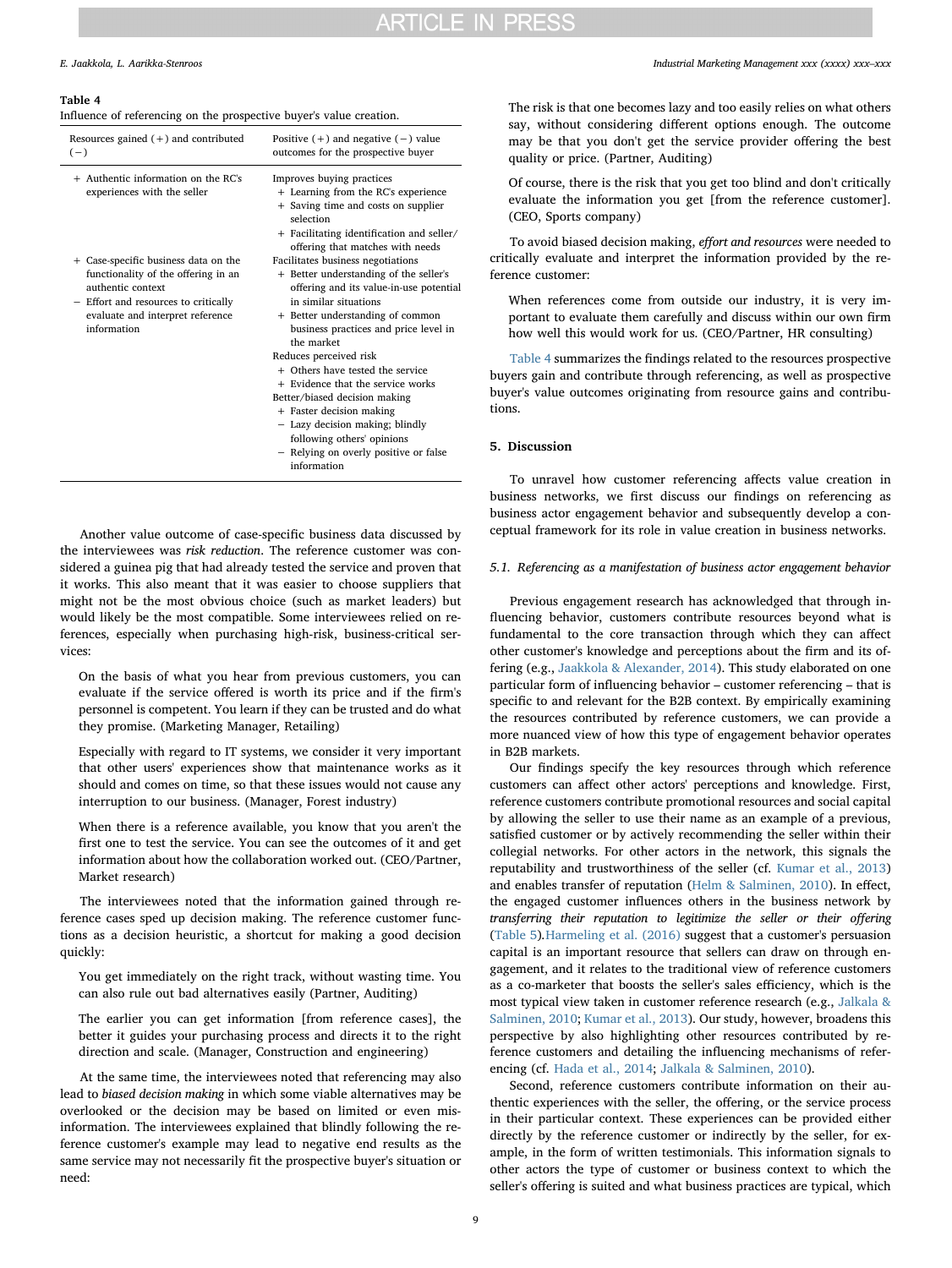E. Jaakkola, L. Aarikka-Stenroos *Industrial Marketing Management xxx (xxxx) xxx–xxx*

#### <span id="page-9-0"></span>Table 5

Influencing mechanisms of referencing as a form of engagement behavior.

| Resources contributed by the reference customer                                                          | Key signals of the resource                                                                            | Influencing mechanism of referencing                                                              |
|----------------------------------------------------------------------------------------------------------|--------------------------------------------------------------------------------------------------------|---------------------------------------------------------------------------------------------------|
| Allowing the use of name in promotion<br>Using social capital and relationships to promote the<br>seller | The seller is reputable and trustworthy                                                                | Transferring reputation to legitimize the seller                                                  |
| Information on experiences with the seller in a particular<br>situation                                  | The type of customer whom the seller's<br>offering suits<br>Common business practices in the field     | Conveying authentic experiences to facilitate resource matching and<br>integration in the network |
| Access to the RC's tangibles and physical sites<br>Revealing case-specific business data                 | The concrete outcome of the seller's offering<br>The business impact the seller/offering can<br>create | Evidencing the value potential of the seller's offering                                           |

reduces buyer uncertainty in a situation where there is information asymmetry [\(Connelly et al., 2011](#page-14-20)). This means of influencing relies on the trustworthiness and credibility of the reference customer's experience ([Ruokolainen & Aarikka-Stenroos, 2016\)](#page-14-12) and making a complex, ambiguous service tangible. Previous research has highlighted that a person who seems similar to oneself is perceived as more trustworthy (e.g., [Trusov, Bucklin, & Pauwels, 2009\)](#page-15-10). Our findings highlight that in a B2B context, the effect of similarity relates to the prospective buyer's need for context-specific business intelligence that only peer businesses may effectively provide. However, this may have negative consequences if the reference customer's experiences do not resonate with the prospective buyer's situation or needs or if the shared experiences are unfavorable. Ultimately, the engaged customer influences others by conveying authentic experiences through which they facilitate resource matching and integration between other actors in the network ([Table 5](#page-9-0)).

Third, reference customers provide concrete proof of the seller's performance or the functionality of the offering in their own context. Reference customers may, for instance, provide opportunities to observe the offering in use or reveal figures or calculations on the effects of the seller's solution. Previous research has highlighted such practices as an important part of reference marketing ([Jalkala & Salminen,](#page-14-13) [2010\)](#page-14-13), and they are also considered key for value-based selling ([Terho,](#page-15-11) [Haas, Eggert, & Ulaga, 2012](#page-15-11)) and solutions selling [\(Storbacka, 2011](#page-15-12)). For buyers, these resources signal the performance ability of the seller or their offering, through which the engaged customer influences other network actors by evidencing the value potential of the seller's offering ([Table 5](#page-9-0)).

Interestingly, previous research mostly conducted in the North American business-to-consumer context has found that the effect of a customer referral tends to depend on the potential customer's perception of that referral's objectivity (e.g., [Price & Feick, 1984\)](#page-14-41). If the potential customer perceives that the referral is biased and presents an overly positive evaluation of the seller, for example due to monetary compensation, the potential customer typically discounts the information [\(Hada et al., 2014](#page-14-10); [Mayzlin, 2006\)](#page-14-42). This could presumably be extended to B2B markets. Our data, collected in the Northern European context, did not feature paid customer references or monetary compensations. This might be due to our focus on voluntary activities on the part of engaged customers, but it is also plausible that the cultural context affects the impact of customer referencing.

### 5.2. The influence of customer referencing on value creation within and beyond the reference triad

Our findings highlighted the resources gained and contributed through customer referencing, as well as related value outcomes, for the actors involved in the reference triad. Through this analysis it is possible to draw conclusions regarding how value creation is affected by referencing. It is evident that referencing accrues both resource gains and losses for the actors in the reference triad and that these outcomes occur on different levels (see [Table 6\)](#page-10-0): First, our results reveal value outcomes on the actor level through effects on internal business processes, for example, buyers highlighted that referencing facilitated their buying process because reference customers provide credible information that is gained easily and quickly, accelerating decision making. These findings support and develop earlier understandings on how customer referencing contributes to sales and buying tasks (e.g. [Aarikka-Stenroos & Makkonen, 2014;](#page-14-3) [Jalkala & Salminen,](#page-14-13) [2010;](#page-14-13)[Salminen & Möller, 2006](#page-15-0); [Terho & Jalkala, 2017](#page-15-1)). We also identified actor-level negative value outcomes from losing business-sensitive information (reference customer), from the effort and cost of collecting and using the reference information (supplier), and from biased reference information leading to erroneous investments (prospective buyer).

Second, the results show relationship-level value outcomes through improved or impaired relationships between the actors in the triad. Engaged reference customers' resource contributions influence how actors interact to integrate resources – how they co-create value. For example, in the seller–prospective buyer relationship, references induce attractiveness and ease negotiations. Reference customers facilitate the initiation and development of relationships between compatible counterparts; they support buyers to find suitable partners and to choose offerings that optimally integrate with their respective value processes and enable sellers to target their messages to matching buyers. Referencing also strengthens relationships between the reference customer and the seller because their images and reputations become intertwined. Referencing can also have negative value outcomes at the dyadic relationship level, for example, the judgment of reference customers may harm the seller or the prospective buyer, especially if it was inadequate in the focal situation. Our study maps the value outcomes in all three types of relationships and thus extends earlier studies that have focused primarily on one dyad at a time (e.g., seller–reference customer in [Helm & Salminen, 2010\)](#page-14-8).

Third, the findings demonstrate the network-level value outcomes of referencing. Resource contributions by engaged reference customers induce new relationships within the business network and the market, enable industry and market developments, and enhance actors' visibility, reputations, and images. It is noteworthy that these outcomes span beyond the reference triad to business networks in broader markets in two ways: first, referencing alters actors' attractiveness and position in markets by impacting their reputation and competitive positioning; second, it facilitates exchange in the markets by helping actors adopt common business practices and find matching partners. Hence, our empirical analysis extends and elaborates the initial notions (e.g., by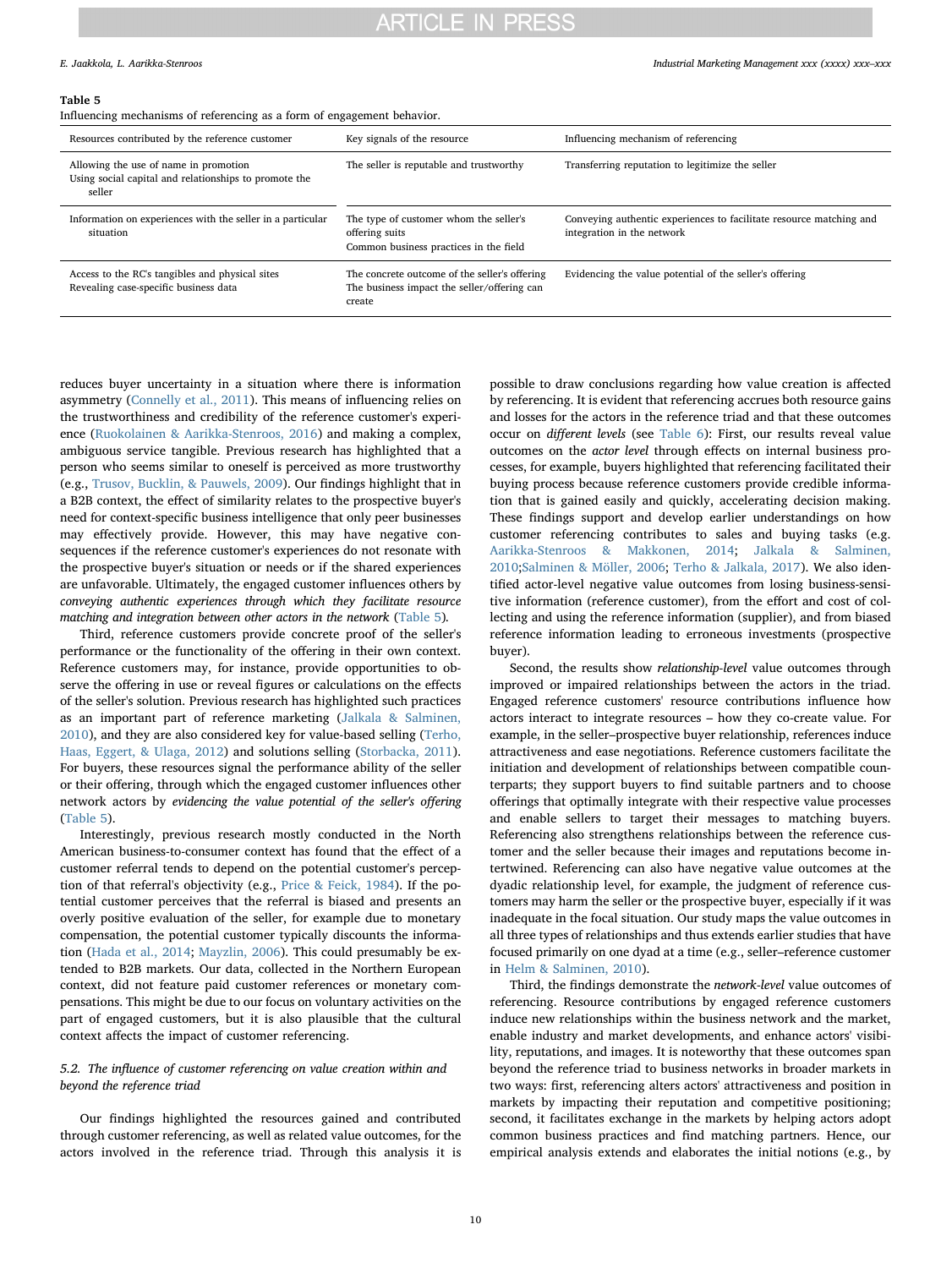#### E. Jaakkola, L. Aarikka-Stenroos *Industrial Marketing Management xxx (xxxx) xxx–xxx*

#### <span id="page-10-0"></span>Table 6

Summary of key findings on positive and negative value outcomes of customer referencing at different levels and their connection to previous research.

| Value outcomes                                                                                         | Prospective buyer                                                                                                                                                                                                                                                                                                                                                              | Seller                                                                                                                                                                                                                                                                                                                                                                                                                                                                                | Reference customer (RC)                                                                                                                                                                                                                                                                            |
|--------------------------------------------------------------------------------------------------------|--------------------------------------------------------------------------------------------------------------------------------------------------------------------------------------------------------------------------------------------------------------------------------------------------------------------------------------------------------------------------------|---------------------------------------------------------------------------------------------------------------------------------------------------------------------------------------------------------------------------------------------------------------------------------------------------------------------------------------------------------------------------------------------------------------------------------------------------------------------------------------|----------------------------------------------------------------------------------------------------------------------------------------------------------------------------------------------------------------------------------------------------------------------------------------------------|
| Actor level                                                                                            | • Improved buying practices through better<br>supplier identification and selection<br>• Reduction of perceived risk by proof of<br>offering functionality<br>• Faster decision making<br>• Compromised decision making due to<br>potentially biased information from the RC                                                                                                   | • Improved internal marketing and<br>development<br>• Improved sales practices<br>• Burden on marketing/sales people from<br>building and customizing the reference<br>portfolio                                                                                                                                                                                                                                                                                                      | • Learning and gaining ideas<br>• Compromised market and competitive<br>advantage through exposure of<br>knowledge                                                                                                                                                                                 |
| Relationship level                                                                                     | • Improved business negotiations with the<br>seller through better understanding of the<br>offering and business practices                                                                                                                                                                                                                                                     | • Improved business negotiations with the<br>buyer though better ability to demonstrate<br>and evidence value-creation ability<br>• Strengthened relationships with the RC<br>• Damaged relationships with the RC in case<br>of information leakage                                                                                                                                                                                                                                   | • Strengthened or damaged<br>relationship with the supplier<br>depending on the nature of review<br>given<br>• Gaining or losing a special position in<br>the seller's business<br>• Strengthened or damaged relationship<br>with the buyer depending on the<br>usefulness of information provided |
| Network level                                                                                          |                                                                                                                                                                                                                                                                                                                                                                                | • Improved or damaged reputation and status<br>in the market depending on the nature of<br>information spread by the RC                                                                                                                                                                                                                                                                                                                                                               | • Increased sense of community and<br>social capital<br>• Market development through<br>supporting good practices and actors<br>• Improved or damaged reputation and<br>status in the market depending on the<br>validity of signals provided                                                      |
| Key connection to previous<br>research on customer<br>referencing (CR) and<br>customer engagement (CE) | Individual actor level<br>• CR: Supports and nuances earlier findings<br>indicating that buying activities are<br>facilitated by customer referencing (Aarikka-<br>Stenroos & Makkonen, 2014; Anderson &<br>Wynstra, 2010)<br>• CE: Elaborates earlier findings on the value<br>outcomes that engagement may have for<br>prospective customers (Jaakkola &<br>Alexander, 2014) | • CR: Supports the view that sales activities<br>and efficiency are boosted by referencing<br>(Jalkala & Salminen, 2010; Kumar et al.,<br>2013; Salminen & Möller, 2006; Terho &<br>Jalkala, 2017) but also develops new<br>knowledge by identifying potential negative<br>value outcomes for the seller<br>• CE: Elaborates previous findings that<br>engagement enhances sellers' performance<br>(Harmeling et al., 2016; Pansari & Kumar,<br>2016) by explicating why that happens | • CR: Generates new knowledge on<br>value outcomes of referencing by<br>taking the RC's perspective, which<br>has been previously overlooked<br>• CE: Supports earlier finding that a<br>sense of recognition is a value outcome<br>for engaged customers (Jaakkola &<br>Alexander, 2014).         |
|                                                                                                        | Relationship and network levels<br>levels.<br>$\mathbf{a}$ and $\mathbf{a}$ and $\mathbf{a}$ and $\mathbf{a}$                                                                                                                                                                                                                                                                  | • CR: Elaborates existing tentative understanding on the positive value outcomes at relationship and network levels (Helm & Salminen, 2010)<br>• CR: Generates new knowledge by mapping negative value outcomes of referencing for all involved actors at the actor, relationship, and network                                                                                                                                                                                        |                                                                                                                                                                                                                                                                                                    |

• CE: Supports previous findings that engagement enhances relationships between engaged customers and sellers (e.g., [Brodie et al., 2013](#page-14-26); [Hollebeek, 2011](#page-14-43); [Jaakkola & Alexander, 2014\)](#page-14-1) but also brings forth relational risks

• CE: Offers new insight into the reputational and status effects of engagement behaviors

[Salminen & Möller, 2006\)](#page-15-0) that the effects and value outcomes of customer referencing may spill over from the dyad or triad.

[Table 6](#page-10-0) summarizes the key findings on value outcomes of referencing for all reference triad actors (engaged reference customer, seller, and prospective buyer), highlighting the domain where these value outcomes occur (actor, relationship, and network level) and how these results relate to previous research.

[Fig. 2](#page-11-0) outlines a conceptual framework illustrating how referencing affects value creation in business networks. Our study shows that for sellers and prospective buyers, value outcomes reside predominantly at the actor or relationship level, where reference customers experience fewer value outcomes internally (see also [Table 6\)](#page-10-0). This suggests that engaged business actors contribute resources for others, but their value creation is indirect, through status, reputation, and position in the markets.

Our findings resonate with previous conceptualizations in the customer engagement literature ([Alexander & Jaakkola, 2016\)](#page-14-16), but they are specific to B2B markets where the actors are simultaneously sellers and customers. Engagement research conducted in consumer settings has found engagement outcomes that are actor specific and different for

engagement subjects (consumers) and objects (firms), for example, customer satisfaction, loyalty, and trust [\(Hollebeek, 2011\)](#page-14-43), compared to enhanced firm performance [\(Kumar et al., 2010](#page-14-27)). In B2B markets, more interrelated value outcomes originate from customer referencing as a manifestation of customer engagement, such as improved negotiations and problem solving between actors in a business relationship. Furthermore, our findings highlight how engagement may facilitate the development of the market as a whole, which lends support for [Storbacka et al.](#page-15-5)'s (2016) connection between actor-level engagement and meso-level resource integration patterns leading to macro-level value co-creation.

### 6. Conclusions and implications

### 6.1. Theoretical implications

This study examined how customer referencing, as a manifestation of business actor engagement behavior (cf. [Brodie et al., 2011](#page-14-25); [Jaakkola](#page-14-1) [& Alexander, 2014](#page-14-1); [van Doorn et al., 2010](#page-14-2)), affects value creation in business networks. It contributes to the domains of customer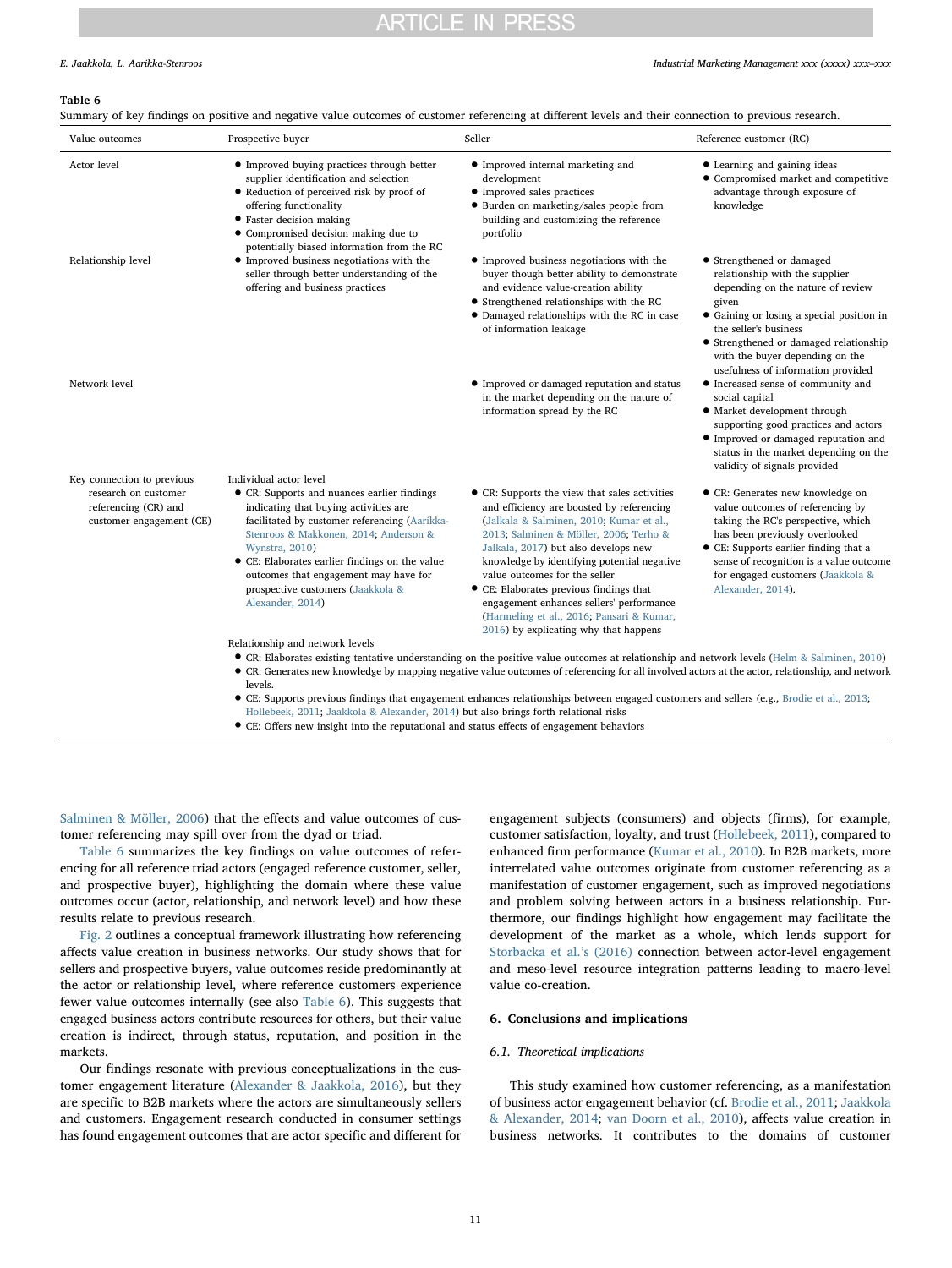<span id="page-11-0"></span>E. Jaakkola, L. Aarikka-Stenroos *Industrial Marketing Management xxx (xxxx) xxx–xxx*



Fig. 2. Influence of customer referencing as B2B engagement behavior on value creation in business networks.

referencing and actor engagement research.

First, this study broadens extant research on customer references by examining this phenomenon through a novel lens of engagement, which highlights reference customers' endogenous viewpoints rather than portraying referencing merely as a seller-incentivized activity. The study expands extant knowledge by i) identifying a range of referencing-induced resource contributions between actors in the reference triad, ii) outlining key positive and negative value outcomes of customer referencing for those actors, and iii) elaborating on where and how such value outcomes emerge at three different levels (actor, relationship, network/market). These findings add to extant industrial marketing and B2B research that has mainly considered references as a sales tool of the seller (e.g., [Jalkala & Salminen, 2010;](#page-14-13) [Kumar et al.,](#page-14-15) [2013;](#page-14-15) [Salminen & Möller, 2006;](#page-15-0) [Terho & Jalkala, 2017\)](#page-15-1). While the benefits of referencing for sellers have been previously identified (e.g., [Jalkala & Salminen, 2010;](#page-14-13) [Terho & Jalkala, 2017\)](#page-15-1), extant research has not provided focused analysis on how this phenomenon affects value for other actors in the network. This study extends the view by mapping the perspectives of all involved actors and explicates how referencing connects to network-level value co-creation. The viewpoint of the reference customer in particular has been insufficiently understood in previous research; our study examines in detail the role of reference customers as active network actors, experiencers, and contributors rather than just marketing tools for suppliers.

We also provide new insight into reference information as a signal for the network [\(Spence, 1973\)](#page-15-7). Our findings extend earlier notions on customer referencing as informative signaling that supports both sellers' sales activities and buyers' decision making [\(Godes, 2012;](#page-14-21) [Kumar et al.,](#page-14-15) [2013\)](#page-14-15) by elaborating on the resources on which signals are based and

bringing forth a network view. Because our study brings forth viewpoints of both the sender and interpreter of the signal as well as their interaction, it demonstrates how reference information signals can result in different interpretations with different value outcomes depending on the actor. These findings supplement earlier research emphasizing reputational fit between the reference customer and the seller ([Helm & Salminen, 2010](#page-14-8)) or size of the reference customer as a signal for credibility [\(Kumar et al., 2013](#page-14-15)).

Second, we contribute to emerging actor engagement research by exploring a particular engagement behavior and its influence on value creation in B2B markets. The paper explicates how customer referencing affects value creation in the triad by enhancing or impairing individual actors' internal processes, strengthening or damaging relationships between the triad actors, and facilitating exchange in the broader business network by influencing actors' positions as well as business practices. The paper also provides nuance to existing understanding on influencing behavior by specifying how influencing operates in the B2B context. We identified three key mechanisms: legitimizing through reputation transfer, conveying experiences, and providing evidence. These findings contribute to extant research on customer engagement behaviors ([Harmeling et al., 2016;](#page-14-0) [Jaakkola &](#page-14-1) [Alexander, 2014](#page-14-1); [van Doorn et al., 2010](#page-14-2); [Vivek, Beatty, & Morgan,](#page-15-13) [2012\)](#page-15-13) and to the emerging research on actor engagement, where empirical studies are still rare ([Brodie et al., 2016](#page-14-17); [Storbacka et al., 2016](#page-15-5)).

This paper is among the first to discuss what engagement means in B2B contexts. Previous contributions to B2B literature highlight the positive impact of some relationships on others in the network and suggest ways in which existing relationships facilitate creating and establishing new business ([Ritter, 2000;](#page-14-44) [Walter, Ritter, & Gemünden,](#page-15-14)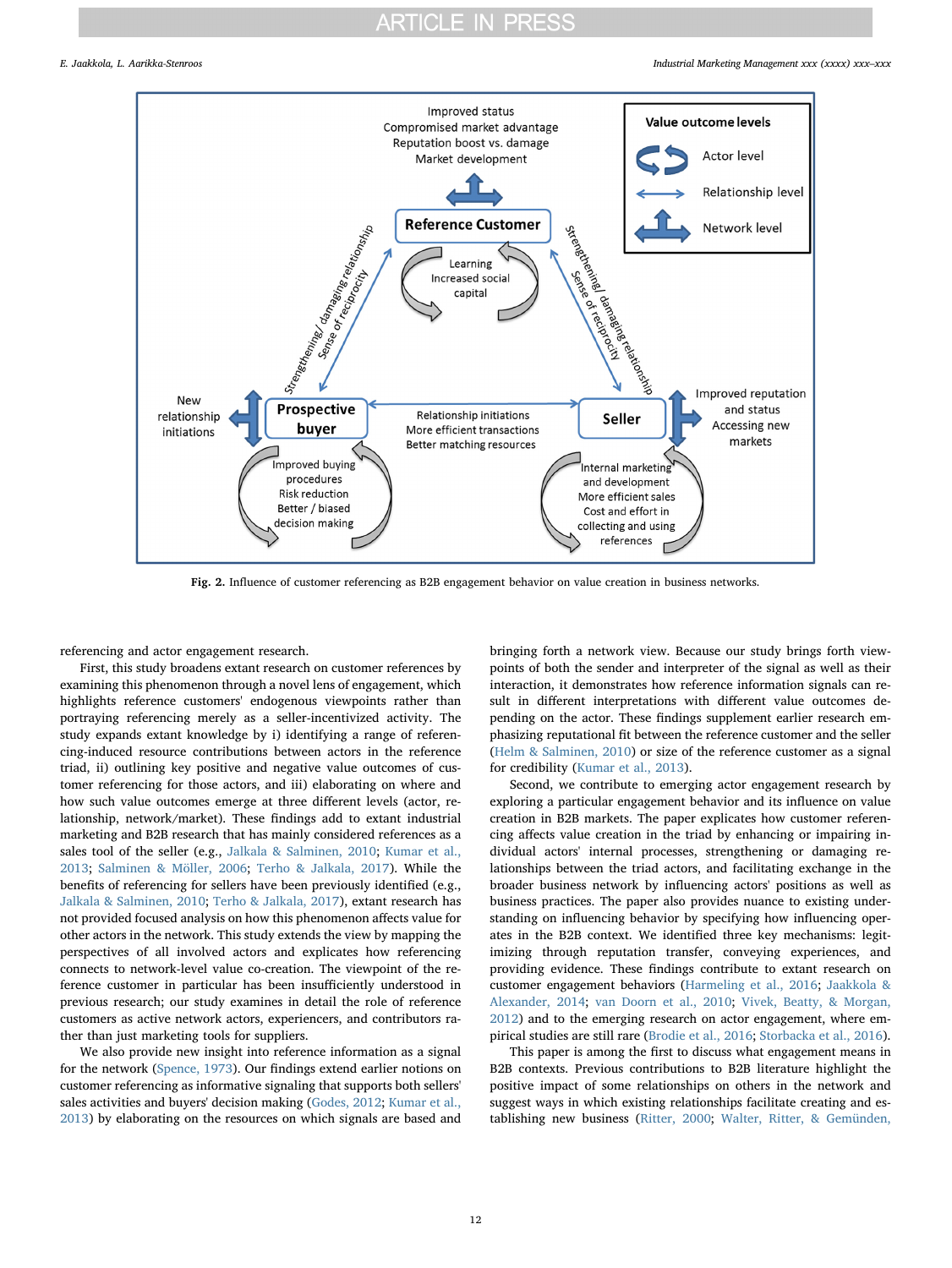E. Jaakkola, L. Aarikka-Stenroos *Industrial Marketing Management xxx (xxxx) xxx–xxx*

[2001\)](#page-15-14). This paper argues that the concept of engagement offers an overarching framework for the study of phenomena observed in earlier B2B marketing literature. The well-known concepts of trust, commitment, and involvement characterize strong business relationships, but engagement can be considered as the ingredient in the relationship that triggers interactive behaviors beyond the customer–seller dyad that impact the surrounding business network (cf. [Jaakkola & Alexander, 2014](#page-14-1)).

### 6.2. Managerial implications

This study suggested that referencing is a manifestation of business actor engagement and mapped positive and negative value outcomes (see [Tables 2](#page-6-0)–4) that serve as drivers and inhibitors for value creation originating from customer referencing. The key implication here is that managers should put effort into increasing drivers for customer referencing by fortifying its positive value outcomes. Respectively, issues that generate negative value outcomes should be diminished to encourage customers to engage in referencing. Some of the identified negative value outcomes of referencing are related to the effort and procedures necessary to build and manage the reference portfolio or the failure therein, resulting in jeopardizing the confidentiality of the reference customer. Firms should, therefore, develop policies to manage their customer referencing practices in a systematic manner.

Our findings also encourage suppliers to utilize customer referencing as evidence of the benefits of their services. With references, service providers can demonstrate their ability to resolve a customer's problem in a workable manner and reduce service complexity and can illustrate the outcome, process, and potential value of an outcome to a potential client. Reference visits allowing the use of physical facilities by engaged reference customers could be employed to a greater extent. However, this study also revealed that the relevance and value outcomes of customer referencing are linked to credibility, which was often fortified by close relationships or interactions between the buyer and reference customers. Therefore, it could be beneficial to put more effort into marketing practices such as social events and reference visits that enable resource interactions and sharing more confidential reference information through one-to-one conversations. This would increase reference customers' positive outcomes such as the willingness to develop markets. Building engagement that manifests in referencing is important, especially as references triggered by monetary incentives may not be equally effective in persuading buyers (see, e.g., [Hada et al.,](#page-14-10) [2014\)](#page-14-10). It should be noted that our results are drawn from a context in which paid customer references are rare, and managers operating in other contexts might encounter more customer suspicion of positive evaluations by reference customers, thus hampering the value of customer referencing.

This study also highlighted three key mechanisms through which customer references influence prospective buyers ([Table 5\)](#page-9-0). This insight can be used in designing reference programs and portfolios to gain the full benefit of the signaling potential of customer references. For some situations, references legitimizing the seller might be needed, thus calling for a list of reputable customers. Reference customers that are similar to the prospective customer's situation, company size, or industry can be used when the goal is to find the optimal match between business partners and to teach a new buyer about the typical business practices in a given field. When the prospective buyer perceives a high risk, for example due to the novelty of the offering, a customer reference can provide evidence of the business impact of the investment. However, this necessitates gaining case-specific business data from the

reference customer, which at the same time increases the risk of harming this relationship.

#### 6.3. Limitations and future research implications

This study was explorative and aimed to identify resources as well as positive and negative value outcomes; therefore, it was not intended to analyze how frequently the identified categories appeared. A selected industry allows for analytical generalization to a particular context, but the relevance and generalizability of these findings to KIBS and other industries should be measured in a further study.

This study was conducted by interviewing business actors in the Northern European context, which may particularly highlight practices of open communication and information sharing. Other research contexts could emphasize different aspects such as price reductions and paid customer referencing. Furthermore, most of the studied firms were small and medium sized; some issues may play out differently in large companies, such as our findings related to reference customers' jealousy of their business partners, or the influence of the business center, which was not highlighted in our study. Due to the broad set of firms covered in our data, it seems plausible, however, that the majority of our findings can be generalized to some extent to other industries and geographical contexts. These findings are likely to apply to contexts high in credence qualities, such as complex products and services that are risky and costly, difficult to evaluate, and create benefits that are only realized after the exchange.

This study reveals several opportunities for further research. First, as mentioned above, there may be cultural differences in perceptions of customer referencing. Therefore, future research should include crosscountry and cross-continent comparisons that would reveal such differences.

Second, as this study was exploratory in nature, more structured methods could be applied to study the identified value outcomes in different kinds of industrial and cultural contexts, and the conceptual framework could be developed into a testable research model. Our study indicates, for example, that sensitive reference information can result in both positive and negative value outcomes, and the contingencies for such variation should be analyzed further.

Third, future research could examine the varying impact of customer referencing; this study raises questions about how different means and practices for sharing and delivering customer reference signals affect value creation by different actors. The signaling effect of different resources contributed by engaged reference customers should be systematically examined, as should the influence of different communication channels for customer referencing, for instance, online vs. offline and formal vs. informal.

Fourth, this study suggested that firms of all sizes seem to benefit from and engage in customer referencing. In future studies, firms of different sizes and ages (e.g., start-ups vs. mature firms) and with a variety of strategic orientations (e.g., global vs. local markets; niche vs. mass markets) in different buying situations (new vs. repeat purchase) could be investigated to identify potential contingencies for engaging in customer referencing and its perceived value outcomes.

#### Acknowledgments

Prof. Jaakkola would like to thank The Foundation for Economic Education, Finland, for funding this research.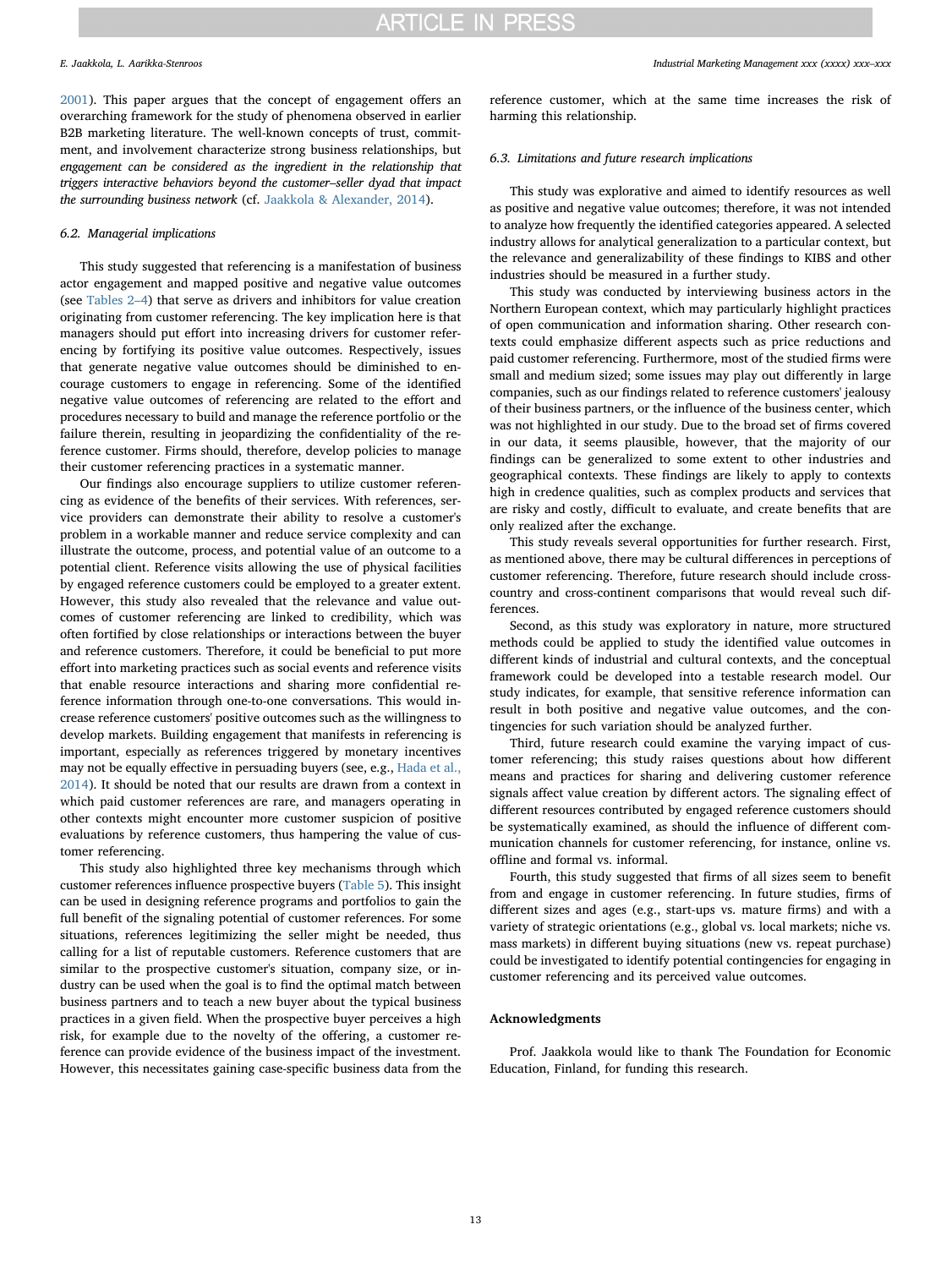## <span id="page-13-0"></span>Appendix 1

## List of interviews

| Interviewee's position              | Industry                           |
|-------------------------------------|------------------------------------|
| Dataset 1                           |                                    |
| Director, sales & marketing         | Engineering                        |
| CEO                                 | Translation and localization       |
| Press officer                       | Communication                      |
| Managing director                   | Advertising                        |
| Partner, designer                   | Landscape consulting               |
| Industrial designer                 | Industrial design                  |
| CEO, senior designer                | Industrial design                  |
| CEO, senior designer                | Industrial design                  |
| Designer, partner                   | Design                             |
| Project manager                     | Saw mill                           |
| Merchant banking consultant         | Bank                               |
| CEO                                 | Project consulting                 |
| CEO, President                      | Software consulting                |
| Managing director                   | Advertising                        |
| Head engineer                       | Food                               |
| District manager                    | Food                               |
| Head engineer                       | Engineering consulting             |
| Entrepreneur, accountant            | Accounting                         |
| Manager                             | Electronics manufacturing          |
| Local manager                       | Merchant bank                      |
| Director                            | High tech                          |
| <b>CEO</b>                          | High tech                          |
| Partner, key account manager        | Industrial design                  |
| Managing director                   | Promotion and communication        |
| Managing director                   | Consulting                         |
| CEO                                 | Project consulting                 |
| Attorney, partner                   | Legal services                     |
| Translator, entrepreneur            | <b>Translation services</b>        |
| Managing director                   | High tech manufacturing            |
| Partner and CEO                     | Communication                      |
| Dataset 2                           |                                    |
| International Relations Manager     | Consulting                         |
| CEO                                 | HR consulting                      |
| CEO                                 | Logistics                          |
| Manager                             | Oil refining and marketing         |
| CEO                                 | Healthcare                         |
| Partner                             | Logistics                          |
| CEO                                 | Construction and engineering       |
| Manager                             | Plastics manufacturing             |
| Partner/engineer<br>Entrepreneur    | Engineering consulting             |
| Manager                             | Legal services<br>Manufacturing    |
| Partner                             | Design and retailing               |
| Business develop manager            | Strategy consulting                |
| Partner                             | Advertising                        |
| <b>CTO</b>                          | Software                           |
| CEO, Partner                        | Food                               |
| Manager                             | Software                           |
| <b>CEO</b>                          | <b>ICT</b>                         |
| Sales and Marketing Manager         | Digital and printing services      |
| <b>CEO</b>                          | Logistics                          |
| Entrepreneur                        | Real estate management             |
| <b>Business Development Manager</b> | Manufacturing                      |
| CEO                                 | Retailing                          |
| Partner                             | <b>IT</b>                          |
| Partner                             | Marketing and strategic consulting |
| CEO                                 | Advertising                        |
|                                     |                                    |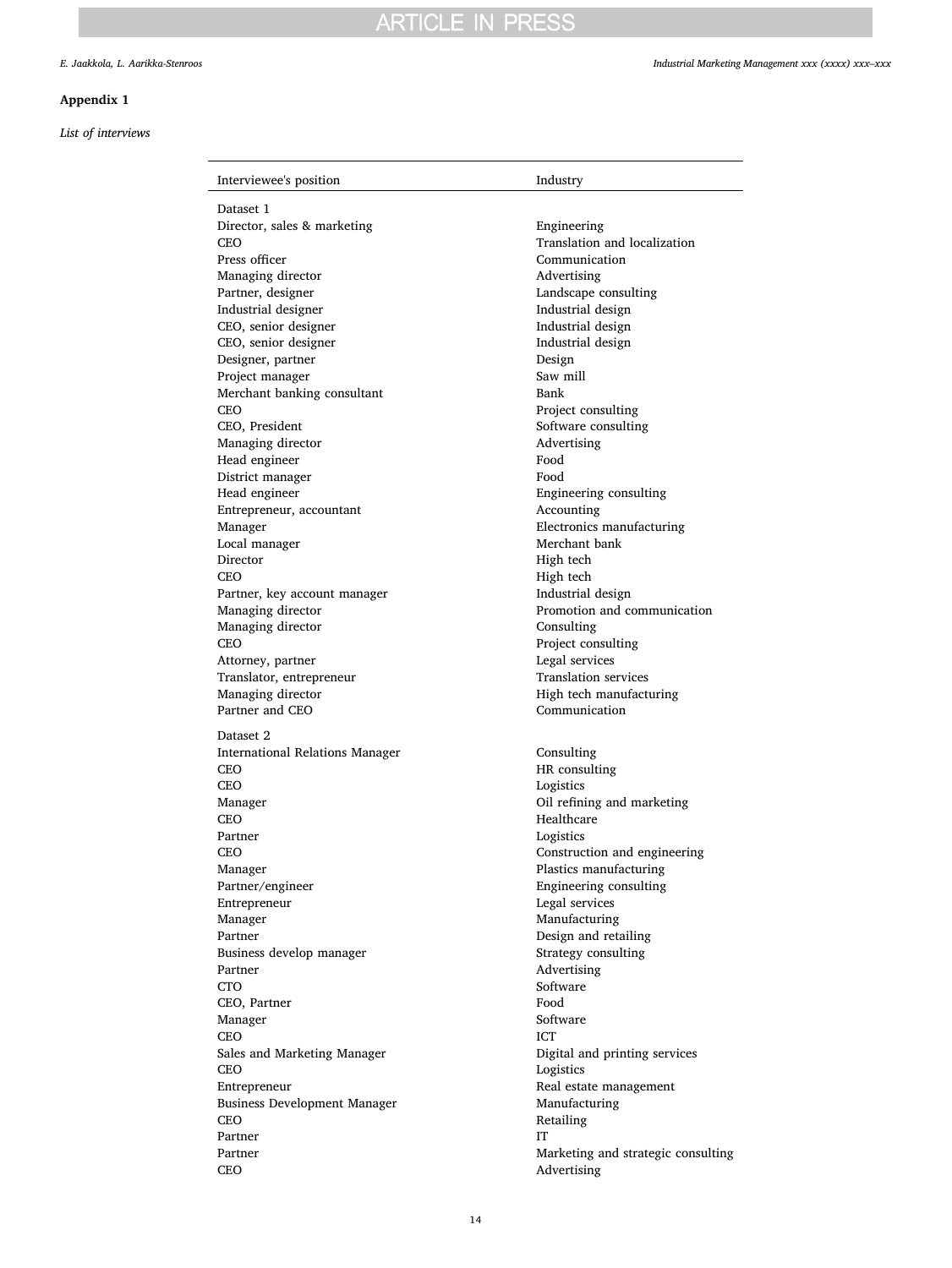| Entrepreneur               | High tech consulting         |
|----------------------------|------------------------------|
| Buying manager             | Food production              |
| Partner                    | Banking                      |
| CEO                        | Financial services           |
| Partner                    | Healthcare services          |
| Manager                    | Consulting                   |
| Manager                    | Forest industry              |
| Marketing Manager          | Retailing                    |
| Partner                    | Auditing                     |
| <b>CEO</b>                 | Construction and engineering |
| Partner                    | Logistics                    |
| Manager                    | Construction and engineering |
| CTO.                       | <b>ICT</b>                   |
| CEO                        | <b>Sports</b>                |
| Manager                    | Oil refining and marketing   |
| CEO/Partner                | Market research              |
| Managing director          | Advertising                  |
| <b>Country Manager</b>     | HR consulting                |
| CEO/Partner                | HR consulting                |
| <b>CEO</b>                 | Warehousing                  |
| Partner and leading expert | Maintenance                  |
|                            |                              |

#### References

- <span id="page-14-9"></span>Aarikka-Stenroos, L. (2011). [Reference communication and third actors in the initiation of](http://refhub.elsevier.com/S0019-8501(16)30351-0/rf0005) business relationships. [DissertationTurku School of Economics.](http://refhub.elsevier.com/S0019-8501(16)30351-0/rf0005)
- <span id="page-14-6"></span>[Aarikka-Stenroos, L., & Jaakkola, E. \(2012\). Value co-creation in knowledge intensive](http://refhub.elsevier.com/S0019-8501(16)30351-0/rf0010) [business services: A dyadic perspective on the joint problem solving process.](http://refhub.elsevier.com/S0019-8501(16)30351-0/rf0010) [Industrial Marketing Management, 41](http://refhub.elsevier.com/S0019-8501(16)30351-0/rf0010)(1), 15–26.
- <span id="page-14-3"></span>[Aarikka-Stenroos, L., & Makkonen, H. \(2014\). Industrial buyers' use of references, word](http://refhub.elsevier.com/S0019-8501(16)30351-0/rf0015)[of-mouth and reputation in complex buying situation.](http://refhub.elsevier.com/S0019-8501(16)30351-0/rf0015) Journal of Business & Industrial [Marketing, 29](http://refhub.elsevier.com/S0019-8501(16)30351-0/rf0015)(4), 344–352.
- <span id="page-14-16"></span>[Alexander, M., & Jaakkola, E. \(2016\). Customer engagement behaviours and value co](http://refhub.elsevier.com/S0019-8501(16)30351-0/rf0020)[creation. In R. J. Brodie, L. Hollebeek, & J. Conduit \(Eds.\).](http://refhub.elsevier.com/S0019-8501(16)30351-0/rf0020) Customer engagement: [contemporary issues and challenges](http://refhub.elsevier.com/S0019-8501(16)30351-0/rf0020) (pp. 3–20). UK: Routledge.
- <span id="page-14-18"></span>[Alexander, M., Jaakkola, E., & Hollebeek, L. \(2018\). Zooming out: Actor engagement](http://refhub.elsevier.com/S0019-8501(16)30351-0/rf0025) beyond the dyadic. [Journal of Service Management, 29](http://refhub.elsevier.com/S0019-8501(16)30351-0/rf0025)(3), 333–351 (in press).
- <span id="page-14-4"></span>[Anderson, J. C., & Wynstra, F. \(2010\). Purchasing higher-value, higher-price o](http://refhub.elsevier.com/S0019-8501(16)30351-0/rf0030)fferings in business markets. [Journal of Business-to-Business Marketing, 17](http://refhub.elsevier.com/S0019-8501(16)30351-0/rf0030)(1), 29–61. Bazeley, P. (2007). [Qualitative data analysis with NVivo.](http://refhub.elsevier.com/S0019-8501(16)30351-0/rf0035) London: Sage Publications.
- <span id="page-14-35"></span><span id="page-14-17"></span>[Brodie, R. J., Fehrer, J., Jaakkola, E., Hollebeek, L., & Conduit, J. \(2016\). From customer](http://refhub.elsevier.com/S0019-8501(16)30351-0/rf0040) [to actor engagement: Exploring a broadened conceptual domain.](http://refhub.elsevier.com/S0019-8501(16)30351-0/rf0040) Proceedings of the [45th European Marketing Academy Conference \(EMAC\), Oslo, Norway, May 24](http://refhub.elsevier.com/S0019-8501(16)30351-0/rf0040)–27.
- <span id="page-14-25"></span>Brodie, R. J., Hollebeek, L. D., Jurić, B., & Ilić[, A. \(2011\). Customer engagement:](http://refhub.elsevier.com/S0019-8501(16)30351-0/rf0045) [Conceptual domain, fundamental propositions, and implications for research.](http://refhub.elsevier.com/S0019-8501(16)30351-0/rf0045) Journal [of Service Research, 14](http://refhub.elsevier.com/S0019-8501(16)30351-0/rf0045)(3), 252–271.
- <span id="page-14-26"></span>[Brodie, R. J., Ilic, A., Juric, B., & Hollebeek, L. \(2013\). Consumer engagement in a virtual](http://refhub.elsevier.com/S0019-8501(16)30351-0/rf0050) [brand community: An exploratory analysis.](http://refhub.elsevier.com/S0019-8501(16)30351-0/rf0050) Journal of Business Research, 66(1), 105–[114](http://refhub.elsevier.com/S0019-8501(16)30351-0/rf0050).
- <span id="page-14-7"></span>Cespedes, F. V., & Bova, T. (2015). What salespeople need to know about the new B2B landscape? Harvard Business Review. Available at: [https://hbr.org/2015/08/what](https://hbr.org/2015/08/what-salespeople-need-to-know-about-the-new-b2b-landscape)[salespeople-need-to-know-about-the-new-b2b-landscape,](https://hbr.org/2015/08/what-salespeople-need-to-know-about-the-new-b2b-landscape) Accessed date: 20 November 2016.
- <span id="page-14-20"></span>[Connelly, B. L., Certo, S. T., Ireland, R. D., & Reutzel, C. R. \(2011\). Signaling theory: A](http://refhub.elsevier.com/S0019-8501(16)30351-0/rf0065) review and assessment. [Journal of Management, 37](http://refhub.elsevier.com/S0019-8501(16)30351-0/rf0065)(1), 39–67.
- <span id="page-14-34"></span>[Corbin, J. M., & Strauss, A. \(1990\). Grounded theory research: Procedures, canons, and](http://refhub.elsevier.com/S0019-8501(16)30351-0/rf0070) evaluative criteria. [Qualitative Sociology, 13](http://refhub.elsevier.com/S0019-8501(16)30351-0/rf0070)(1), 3–21.
- <span id="page-14-39"></span>Creswell, J. (1998). [Qualitative inquiry and research design: Choosing among](http://refhub.elsevier.com/S0019-8501(16)30351-0/rf0075) five traditions. [Thousand Oaks, CA: Sage Publications](http://refhub.elsevier.com/S0019-8501(16)30351-0/rf0075).
- <span id="page-14-31"></span>[Day, E., & Barksdale, H. C. \(2003\). Selecting a professional service provider from the short](http://refhub.elsevier.com/S0019-8501(16)30351-0/rf0080) list. Journal [of Business & Industrial Marketing, 18](http://refhub.elsevier.com/S0019-8501(16)30351-0/rf0080)(6/7), 564–579.
- <span id="page-14-2"></span>[van Doorn, J., Lemon, K. N., Mittal, V., Nass, S., Pick, D., Pirner, P., & Verhoef, P. C.](http://refhub.elsevier.com/S0019-8501(16)30351-0/rf0085) [\(2010\). Customer engagement behavior: Theoretical foundations and research di](http://refhub.elsevier.com/S0019-8501(16)30351-0/rf0085)rections. [Journal of Service Research, 13](http://refhub.elsevier.com/S0019-8501(16)30351-0/rf0085)(3), 253–266.
- <span id="page-14-29"></span>[Dubois, A., & Gadde, L. \(2002\). Systematic combining: An abductive approach to case](http://refhub.elsevier.com/S0019-8501(16)30351-0/rf0090) research. [Journal of Business Research, 55](http://refhub.elsevier.com/S0019-8501(16)30351-0/rf0090)(7), 553–560.
- <span id="page-14-40"></span>[Eisenhardt, K. M. \(1989\). Building theories from case study research.](http://refhub.elsevier.com/S0019-8501(16)30351-0/rf0095) Academy of [Management Review, 14](http://refhub.elsevier.com/S0019-8501(16)30351-0/rf0095)(4), 532–550.
- <span id="page-14-32"></span>Flick, U. (2002). [An introduction to qualitative research](http://refhub.elsevier.com/S0019-8501(16)30351-0/rf0100) (2nd edn.). London: Sage.
- <span id="page-14-38"></span>[Flick, U. \(2004\). Triangulation in qualitative research. In U. Flick, E. von Kardor](http://refhub.elsevier.com/S0019-8501(16)30351-0/rf0105)ff, & I. Steinke (Eds.). [Companion to qualitative research](http://refhub.elsevier.com/S0019-8501(16)30351-0/rf0105) (pp. 178–183). London: Sage.
- <span id="page-14-21"></span>[Godes, D. \(2012\). The strategic impact of references in business markets.](http://refhub.elsevier.com/S0019-8501(16)30351-0/rf0110) Marketing [Science, 31](http://refhub.elsevier.com/S0019-8501(16)30351-0/rf0110)(2), 257–276.
- <span id="page-14-10"></span>[Hada, M., Grewal, R., & Lilien, G. L. \(2014\). Supplier-selected referrals.](http://refhub.elsevier.com/S0019-8501(16)30351-0/rf0115) Journal of [Marketing, 78](http://refhub.elsevier.com/S0019-8501(16)30351-0/rf0115)(2), 34–51.
- <span id="page-14-0"></span>Harmeling, C. M., Moff[ett, J. W., Arnold, M. J., & Carlson, B. D. \(2016\). Toward a theory](http://refhub.elsevier.com/S0019-8501(16)30351-0/rf0120)

#### E. Jaakkola, L. Aarikka-Stenroos *Industrial Marketing Management xxx (xxxx) xxx–xxx*

- of customer engagement marketing. [Journal of the Academy of Marketing Science,](http://refhub.elsevier.com/S0019-8501(16)30351-0/rf0120) 45[\(3\), 312](http://refhub.elsevier.com/S0019-8501(16)30351-0/rf0120)–335.
- <span id="page-14-36"></span>[Healy, M., & Perry, C. \(2000\). Comprehensive criteria to judge validity and reliability of](http://refhub.elsevier.com/S0019-8501(16)30351-0/rf0125) [qualitative research within the realism paradigm.](http://refhub.elsevier.com/S0019-8501(16)30351-0/rf0125) Qualitative Market Research: An [International Journal, 3](http://refhub.elsevier.com/S0019-8501(16)30351-0/rf0125)(3), 118–126.
- <span id="page-14-8"></span>[Helm, S., & Salminen, R. T. \(2010\). Basking in re](http://refhub.elsevier.com/S0019-8501(16)30351-0/rf0130)flected glory: Using customer reference [relationships to build reputation in industrial markets.](http://refhub.elsevier.com/S0019-8501(16)30351-0/rf0130) Industrial Marketing [Management, 39](http://refhub.elsevier.com/S0019-8501(16)30351-0/rf0130)(5), 737–743.
- <span id="page-14-43"></span>[Hollebeek, L. D. \(2011\). Demystifying customer brand engagement: Exploring the loyalty](http://refhub.elsevier.com/S0019-8501(16)30351-0/rf0135) nexus. [Journal of Marketing Management, 27](http://refhub.elsevier.com/S0019-8501(16)30351-0/rf0135)(7–8), 785–807.
- <span id="page-14-1"></span>[Jaakkola, E., & Alexander, M. \(2014\). The role of customer engagement behavior in value](http://refhub.elsevier.com/S0019-8501(16)30351-0/rf0140) [co-creation: A service system perspective.](http://refhub.elsevier.com/S0019-8501(16)30351-0/rf0140) Journal of Service Research, 17(3), 247–261. [Jacob, F., & Ulaga, W. \(2008\). The transition from product to service in business markets:](http://refhub.elsevier.com/S0019-8501(16)30351-0/rf0145)
- <span id="page-14-22"></span><span id="page-14-5"></span>[An agenda for academic inquiry.](http://refhub.elsevier.com/S0019-8501(16)30351-0/rf0145) Industrial Marketing Management, 37(3), 247–253. [Jalkala, A., & Salminen, R. T. \(2009\). Communicating customer references on industrial](http://refhub.elsevier.com/S0019-8501(16)30351-0/rf0150)
- companies' web sites. [Industrial Marketing Management, 38](http://refhub.elsevier.com/S0019-8501(16)30351-0/rf0150)(7), 825–837.
- <span id="page-14-13"></span>[Jalkala, A., & Salminen, R. T. \(2010\). Practices and functions of customer reference](http://refhub.elsevier.com/S0019-8501(16)30351-0/rf0155) marketing—[Leveraging customer references as marketing assets.](http://refhub.elsevier.com/S0019-8501(16)30351-0/rf0155) Industrial Marketing [Management, 39](http://refhub.elsevier.com/S0019-8501(16)30351-0/rf0155)(6), 975–985.
- <span id="page-14-37"></span>[Kelle, U. \(2004\). In Companion to Qualitative Research, U. Flick, E. von Kardor](http://refhub.elsevier.com/S0019-8501(16)30351-0/rf0160)ff, & I. Steinke (Eds.). [Computer-assisted analysis of qualitative data](http://refhub.elsevier.com/S0019-8501(16)30351-0/rf0160) (pp. 276–283). London: [Sage.](http://refhub.elsevier.com/S0019-8501(16)30351-0/rf0160)
- <span id="page-14-14"></span>[Kilian, T., Greuling, K., & Hennigs, N. \(2013\). Communicating competency in references:](http://refhub.elsevier.com/S0019-8501(16)30351-0/rf0165) [A qualitative analysis of the utilization of references in mechanical engineering.](http://refhub.elsevier.com/S0019-8501(16)30351-0/rf0165) [Journal of Business-to-Business Marketing, 20](http://refhub.elsevier.com/S0019-8501(16)30351-0/rf0165)(2), 65–79.
- <span id="page-14-27"></span>[Kumar, V., Aksoy, L., Donkers, B., Venkatesan, R., Wiesel, T., & Tillmanns, S. \(2010\).](http://refhub.elsevier.com/S0019-8501(16)30351-0/rf0170) [Undervalued or overvalued customers: Capturing total customer engagement value.](http://refhub.elsevier.com/S0019-8501(16)30351-0/rf0170) [Journal of Service Research, 13](http://refhub.elsevier.com/S0019-8501(16)30351-0/rf0170)(3), 297–310.
- <span id="page-14-15"></span>[Kumar, V., Petersen, J. A., & Leone, R. P. \(2013\). De](http://refhub.elsevier.com/S0019-8501(16)30351-0/rf0175)fining, measuring, and managing [business reference value.](http://refhub.elsevier.com/S0019-8501(16)30351-0/rf0175) Journal of Marketing, 77(1), 68–86.
- <span id="page-14-23"></span>[Mason, R. B. \(2008\). Word of mouth as a promotional tool for turbulent markets.](http://refhub.elsevier.com/S0019-8501(16)30351-0/rf0180) Journal [of Marketing Communications, 14](http://refhub.elsevier.com/S0019-8501(16)30351-0/rf0180)(3), 207–224.
- <span id="page-14-42"></span><span id="page-14-24"></span>[Mayzlin, D. \(2006\). Promotional chat on the internet.](http://refhub.elsevier.com/S0019-8501(16)30351-0/rf0185) Marketing Science, 25(2), 155–163. [Nunlee, M. P. \(2005\). The control of intra-channel opportunism through the use of inter](http://refhub.elsevier.com/S0019-8501(16)30351-0/rf0190)channel communication. [Industrial Marketing Management, 34](http://refhub.elsevier.com/S0019-8501(16)30351-0/rf0190)(5), 515–525.
- <span id="page-14-33"></span>[Paavilainen-Mäntymäki, E., & Aarikka-Stenroos, L. \(2013\). Narratives as longitudinal and](http://refhub.elsevier.com/S0019-8501(16)30351-0/rf0195) [process data. In M. E. Hassett, & E. Paavilainen-Mäntymäki \(Eds.\).](http://refhub.elsevier.com/S0019-8501(16)30351-0/rf0195) Handbook of [longitudinal research methods in organisation and business studies](http://refhub.elsevier.com/S0019-8501(16)30351-0/rf0195) (pp. 138–160). [Cheltenham: Edward Elgar.](http://refhub.elsevier.com/S0019-8501(16)30351-0/rf0195)
- <span id="page-14-19"></span>[Pansari, A., & Kumar, V. \(2016\). Customer engagement: The construct, antecedents, and](http://refhub.elsevier.com/S0019-8501(16)30351-0/rf0200) consequences. [Journal of the Academy of Marketing Science, 45](http://refhub.elsevier.com/S0019-8501(16)30351-0/rf0200)(3), 294–311.
- <span id="page-14-41"></span><span id="page-14-28"></span>Patton, M. Q. (1989). Qualitative evaluation methods. [Newbury Park: Sage Publications](http://refhub.elsevier.com/S0019-8501(16)30351-0/rf0205). [Price, L. L., & Feick, L. F. \(1984\). The role of interpersonal sources in external search: An](http://refhub.elsevier.com/S0019-8501(16)30351-0/rf0210) informational perspective. [ACR North American Advances, 11](http://refhub.elsevier.com/S0019-8501(16)30351-0/rf0210), 250–255.
- <span id="page-14-30"></span>Reichertz, [J. \(2004\). Abduction, deduction and induction in qualitative research. In U.](http://refhub.elsevier.com/S0019-8501(16)30351-0/rf0215) Flick, E. von Kardorff, & I. Steinke (Eds.). [Companion to qualitative research](http://refhub.elsevier.com/S0019-8501(16)30351-0/rf0215) (pp. 159– [164\). London: Sage Publications](http://refhub.elsevier.com/S0019-8501(16)30351-0/rf0215).
- <span id="page-14-44"></span>[Ritter, T. \(2000\). A framework for analyzing interconnectedness of relationships.](http://refhub.elsevier.com/S0019-8501(16)30351-0/rf0220) [Industrial Marketing Management, 29](http://refhub.elsevier.com/S0019-8501(16)30351-0/rf0220)(4), 317–326.
- <span id="page-14-11"></span>[Ruokolainen, J. \(2005\). Gear-up your software start-up company by the](http://refhub.elsevier.com/S0019-8501(16)30351-0/rf0225) first reference customer—[Nomothetic research study in the Thai software industry.](http://refhub.elsevier.com/S0019-8501(16)30351-0/rf0225) Technovation, 25[\(2\), 135](http://refhub.elsevier.com/S0019-8501(16)30351-0/rf0225)–144.
- <span id="page-14-12"></span>[Ruokolainen, J., & Aarikka-Stenroos, L. \(2016\). Rhetoric in customer referencing:](http://refhub.elsevier.com/S0019-8501(16)30351-0/rf0230) [Fortifying sales arguments in two start-up companies.](http://refhub.elsevier.com/S0019-8501(16)30351-0/rf0230) Industrial Marketing [Management, 54](http://refhub.elsevier.com/S0019-8501(16)30351-0/rf0230), 188–202.